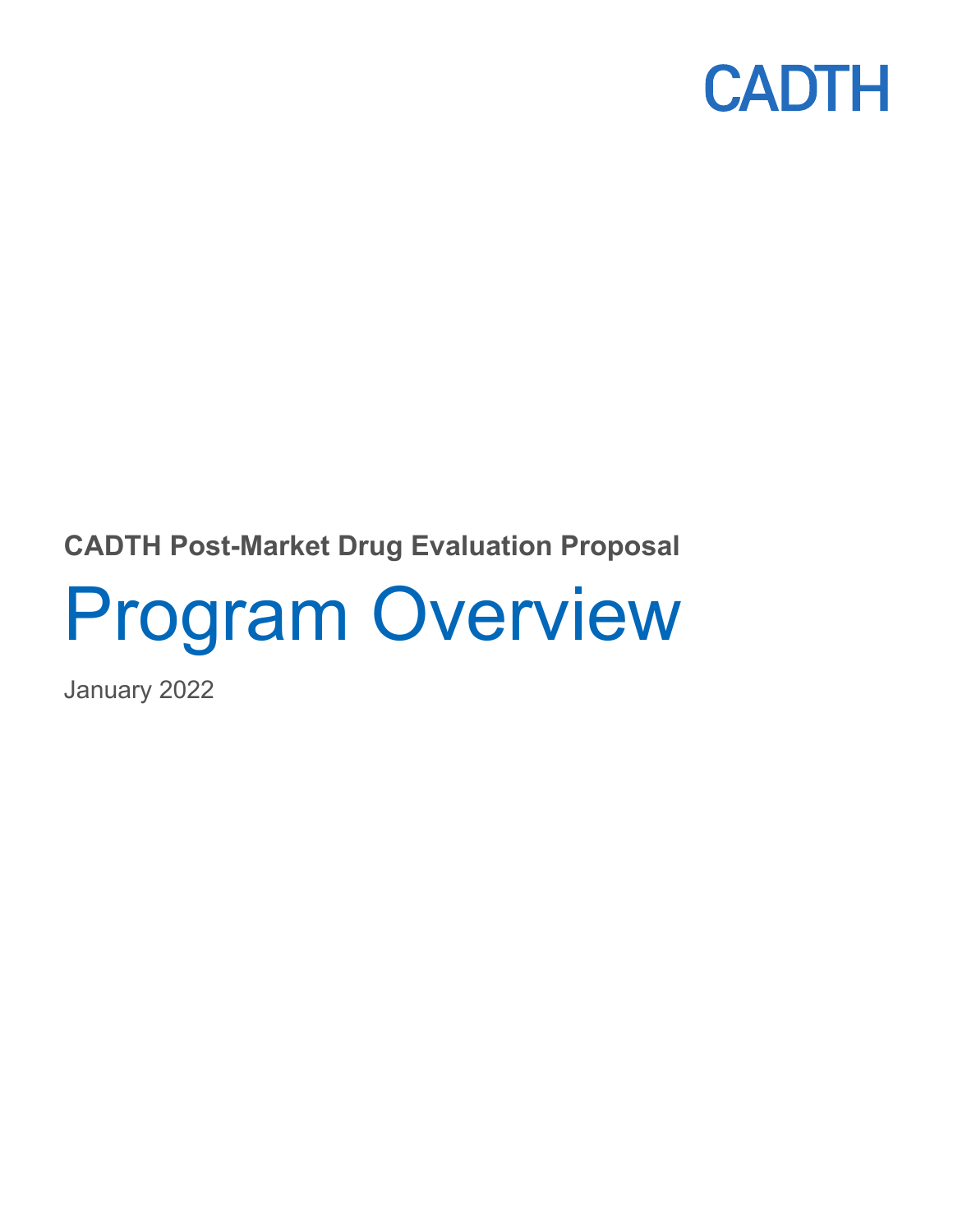

### **Table of Contents**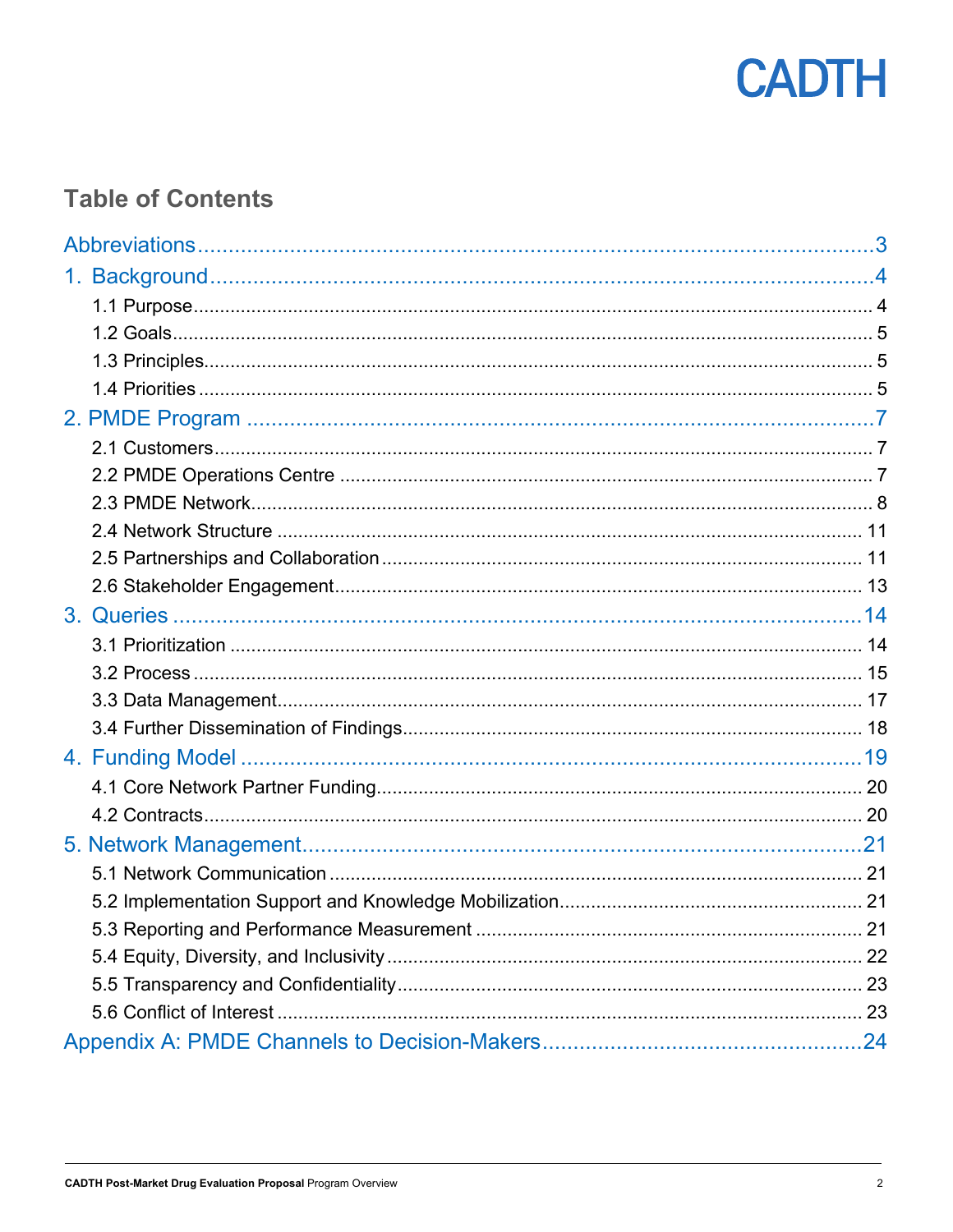### **Abbreviations**

<span id="page-2-0"></span>

| <b>CIHR</b> | Canadian Institutes of Health Research            |
|-------------|---------------------------------------------------|
| <b>DSEN</b> | Drug Safety and Effectiveness Network             |
| <b>FPT</b>  | federal, provincial, and territorial              |
| <b>ISKM</b> | Implementation Support and Knowledge Mobilization |
| <b>PCHO</b> | pan-Canadian health organization                  |
| <b>PMDE</b> | post-marketing (or post-market) drug evaluation   |
| <b>RFP</b>  | request for proposal                              |
| SΟ          | Standing Offer                                    |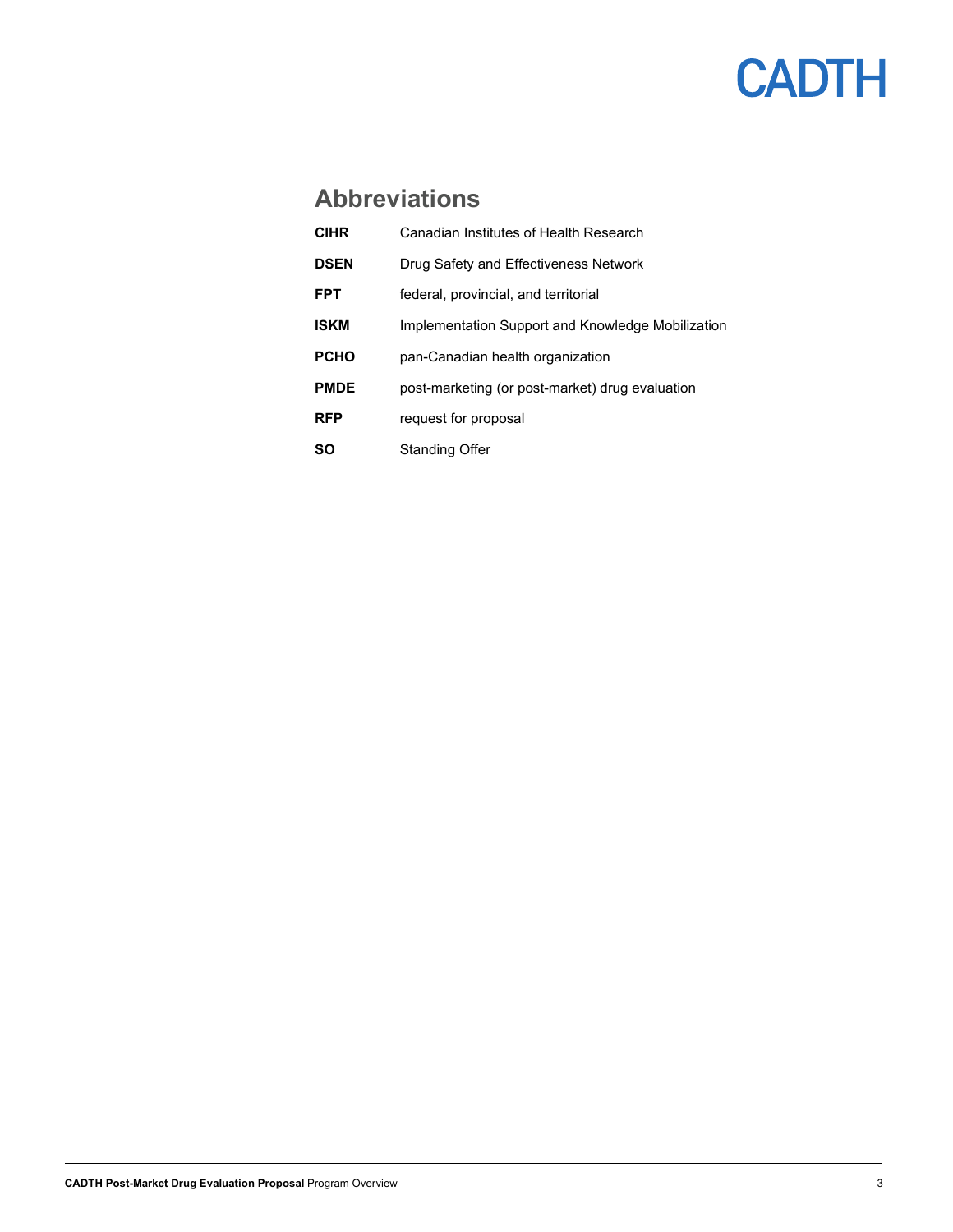### <span id="page-3-0"></span>**1. Background**

The Drug Safety and Effectiveness Network (DSEN) was established by the Canadian Institutes of Health Research (CIHR) and Health Canada in 2009 for federal, provincial, and territorial (FPT) decision-makers to fill gaps in information on the safety and effectiveness of drugs used in real-world settings, and to increase Canada's capacity to undertake highquality post-market research. As the pharmaceutical landscape continues to evolve rapidly, the importance of this work continues to grow.

Following an independent evaluation of DSEN in 2019, Health Canada and CIHR announced their intentions to move forward with transitioning DSEN's functions from CIHR to CADTH given its ongoing work with FPT decision-makers, CADTH's ability to support work through contracts and grants, and its integration with the pharmaceutical system in Canada.

In September 2022, CADTH will launch the Post-Market Drug Evaluation (PMDE) Program, creating a network that will leverage Canada's expert applied researchers, methodologists, and data analysts to help meet the PMDE needs of decision-makers. This PMDE Program Overview will provide the guidelines for building this innovative and dynamic network.

Building upon the successes and foundational work of the previous DSEN program and all its research teams, collaborators, and partners, CADTH will lean on its deep knowledge of the pharmaceutical life cycle and its longstanding relationships with FPT decision-makers to reimagine the program.

### <span id="page-3-1"></span>**1.1 Purpose**

The PMDE Program's purpose is to respond, with credible and timely evidence, to queries from senior health care decision-makers situated within the FPT governments related to post-market drug safety and effectiveness.

As the health care needs of Canada's population continue to evolve, the requirement for appropriate access to safe, effective, and clinically relevant drugs has become an increasingly important goal for health systems. In addition, the regulatory review system continues to be more agile, clinical development has been accelerated, and the resultant data and evidence provided are progressively more complex. With this innovation and advancement, products may be introduced to market with greater uncertainty of long-term and real-world effectiveness. This new reality requires a more responsive and systemic approach to ensuring the safety and effectiveness of drug products. These are but some of the demands on Canada's current health care system and illustrate the need for a robust, coordinated PMDE system.

The program outlined within this overview will be responsive and collaborative in its approach to PMDE in order to address some of the many health care needs of Canada's population.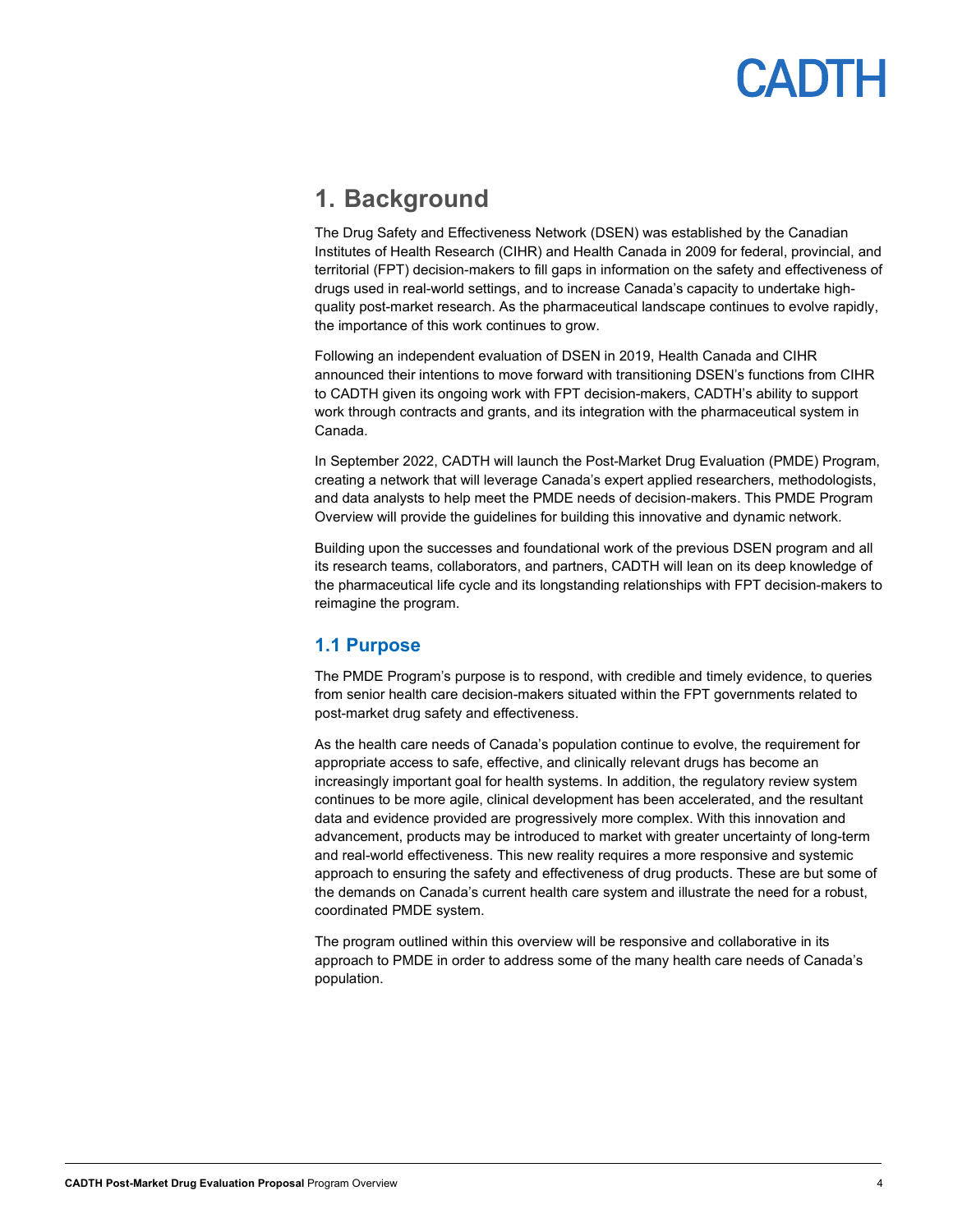#### <span id="page-4-0"></span>**1.2 Goals**

With this in mind, the goals of the new PMDE Program are to:

- 1. enhance the pan-Canadian, post-marketing query response capability and capacity by creating an efficient and responsive network of applied researchers, methodologists, and data analysts able to meet the needs of decision-makers using approaches that are appropriate and provide the right balance of methodological rigour and timeliness
- 2. coordinate access to post-market drug information and data by facilitating communication, awareness, and linkages between applied researchers, methodologists, data analysts, data holders, stakeholders, and decision-makers
- 3. enable the uptake and utilization (knowledge mobilization and implementation) of postmarket evidence and information to inform decision-making through a centralized approach
- 4. create a culture of continuous quality improvement of the query process and timeliness
- 5. foster national and international PMDE partnerships to identify and streamline processes for improved post-market evaluation.

CADTH acknowledges that meeting these goals will require a willingness to learn and adapt. These learnings and a commitment to being responsive and transformative will ensure the PMDE Program is a trusted and valued service.

#### <span id="page-4-1"></span>**1.3 Principles**

The following are the principles upon which the program and the network will operate:

- customer-needs focus (se[e Section](#page-6-3) 2.1 for a list of PMDE customers)
- timeliness
- relevance
- quality and rigour of evidence
- collaboration.

#### <span id="page-4-2"></span>**1.4 Priorities**

As the pace of change in health care continues to accelerate, the need for a more timely, informed, and integrated PMDE Program has become even greater. As an integral part of the drug life cycle, CADTH is well-positioned for developing such a program as it is wellinformed (through various channels; see [Appendix A](#page-23-1) for more information) on the current health care climate, as well as the evidence and information needs of the system. The PMDE Program, like CADTH, is also designed to respond to rapidly changing expectations, shifting jurisdictional priorities, and ongoing unmet evidentiary needs. The PMDE Operations Centre will act as a coordination hub that will continuously collect input from decisionmakers and will continually adapt the priorities of the program.

The PMDE Program's priorities have been informed through key informant interviews and dialogue with a broad range of experts, health partners, and FPT decision-makers. Through these valued exchanges, the following were identified as areas of importance:

• development of an easy to use, responsive, and timely query response process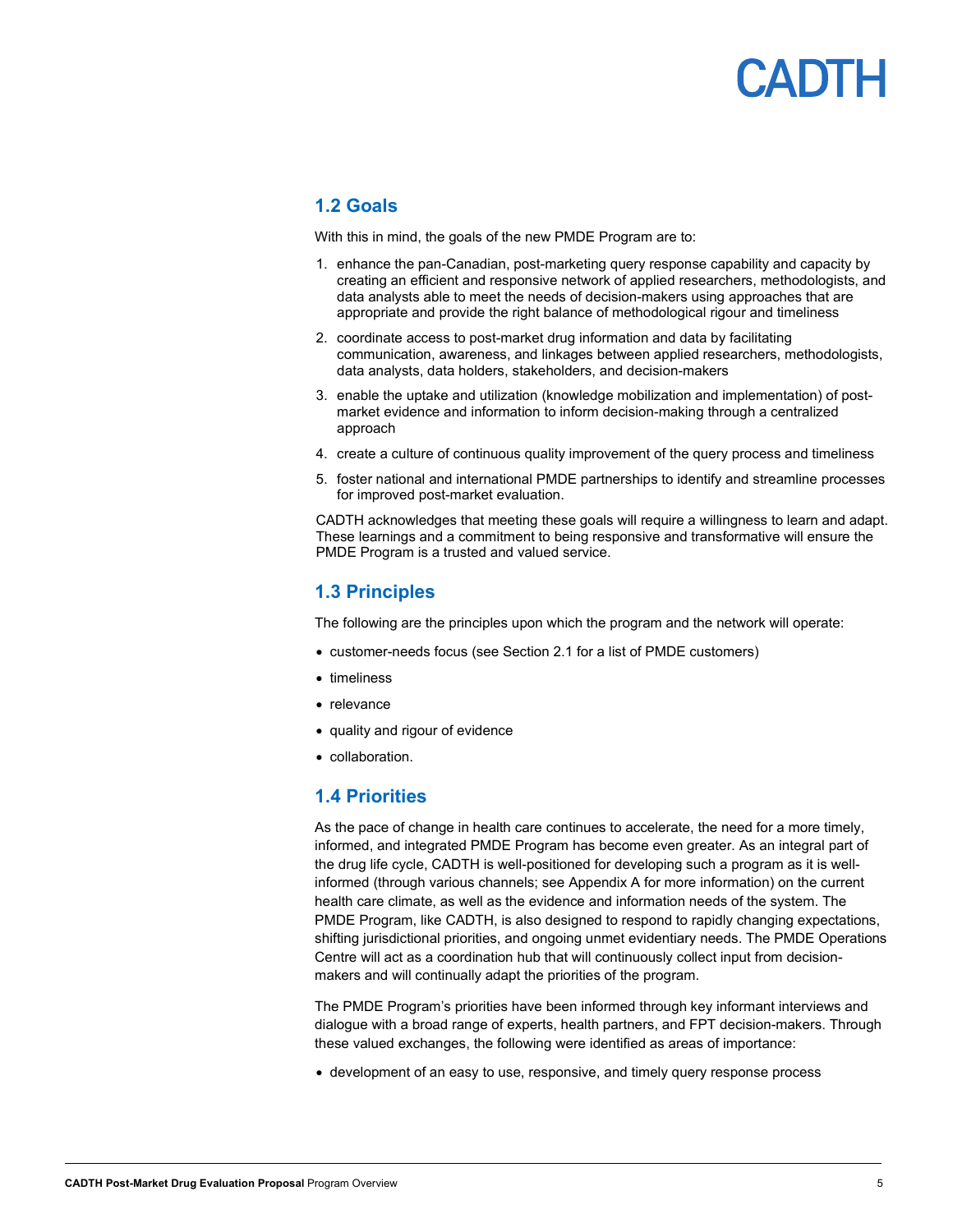- targeted rapid analyses and evidence reviews to provide insight on utilization and uptake of therapies across therapeutic areas, and by indication, by jurisdiction, and across the country
- support for formulary management and harmonization across Canada, including guidance and insight from other jurisdictions
- more integrated and accessible data to generate evidence to support decision-making
- prospective observational studies to support, reinforce, and, if necessary, reassess reimbursement decisions based on real-world data
- improved, sustained, and targeted knowledge translation and mobilization efforts to better use the evidence produced through the network, and to expand its potential impact and benefit
- monitoring and reporting on the pharmaceutical pipeline and changes to the pharmaceutical landscape to better position jurisdictions to proactively address impending health system issues
- relevant appraisal of the evolving pharmaceutical landscape, including the emergence of new therapies and methods.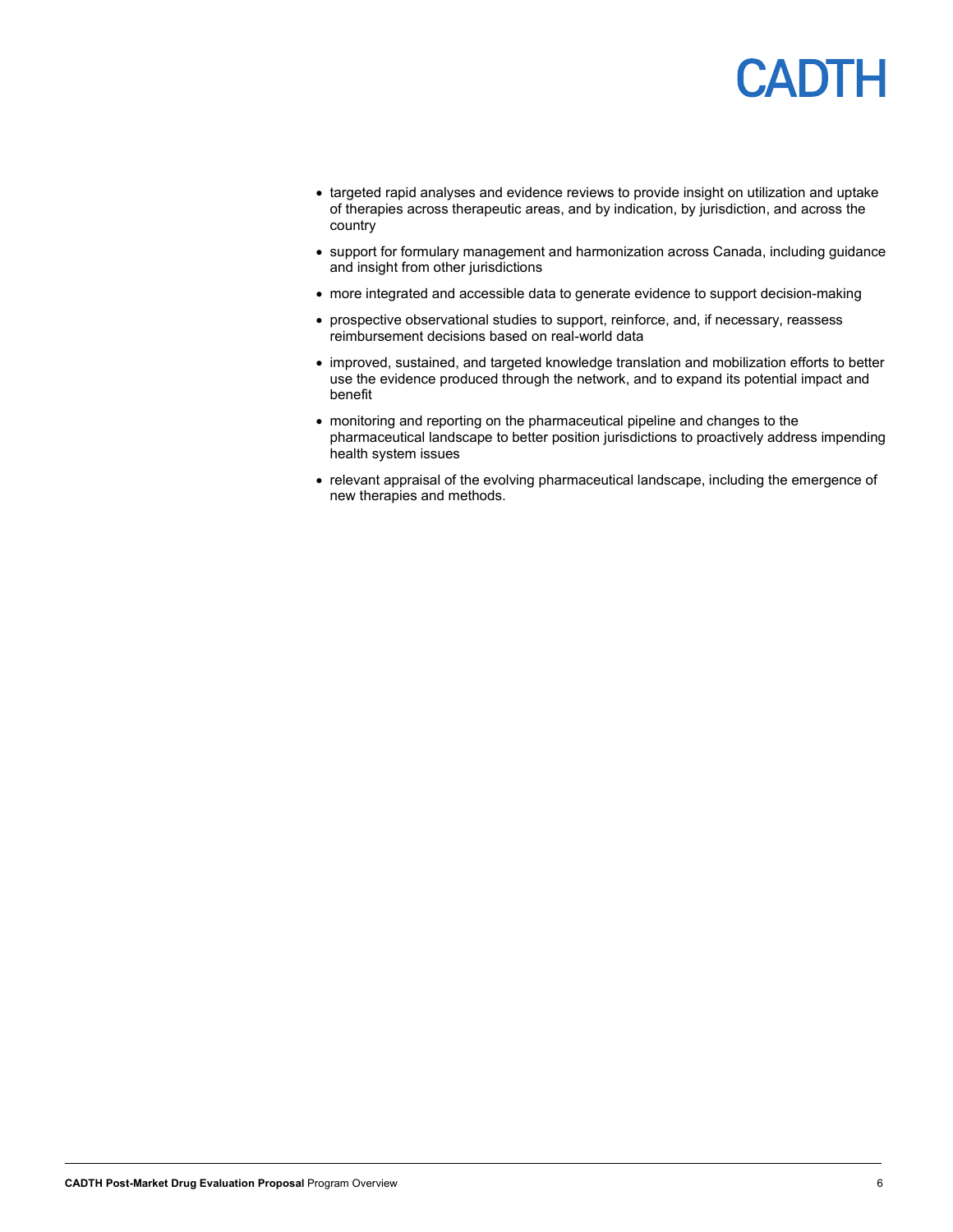### **ADTH**

### <span id="page-6-3"></span><span id="page-6-0"></span>**2. PMDE Program**

PMDE is a new CADTH program that offers query-based services to its customers: health care decision-makers situated within the FPT governments and select arm's length organizations. The program will be a core service offered by CADTH and, as with all other CADTH activities, will report to the Conference of Deputy Ministers of Health through its Board of Directors.

### <span id="page-6-1"></span>**2.1 Customers**

PMDE customers will submit queries through the PMDE Program, which will then use a network of experts to provide evidence to support customers in their decision-making.

PMDE customers include:

- Health Canada
- federal drug programs
- the Public Health Agency of Canada (or PHAC)
- provincial and territorial decision-makers
- Institute national d'excellence en santé et en services sociaux (or INESSS)
- the pan-Canadian Pharmaceutical Alliance (or pCPA)
- the Patented Medicine Prices Review Board (or PMPRB)

Additionally, given CADTH's existing position in the drug review and approval system, it may have knowledge and foresight of drug products being submitted for regulatory and health technology assessment. In some instances, CADTH may be able to anticipate evidence needs of FPT decision-makers, consult them, and submit queries to the PMDE Program on their behalf.

CADTH will regularly evaluate the PMDE Program and may consider adding new customers who would also be eligible to submit queries to the program.

### <span id="page-6-2"></span>**2.2 PMDE Operations Centre**

The PMDE Operations Centre is dedicated team situated within CADTH. The responsibilities of the Operations Centre include:

- query intake and initial refinement with the customer
- identification and selection of the ideal query response team and coordinating collaboration of partners and contractors within the network
- conducting a feasibility assessment of the query to ensure the required data, systems, and expertise are available, and identifying additional expert advice and guidance as needed
- facilitating the scoping and refinement of queries with the customer and the query response team, connecting both for discussions as often as needed
- overseeing the query response process and adjusting the process as required
- ensuring timely dissemination of query reports and all findings to submitters and all other FPT decision-makers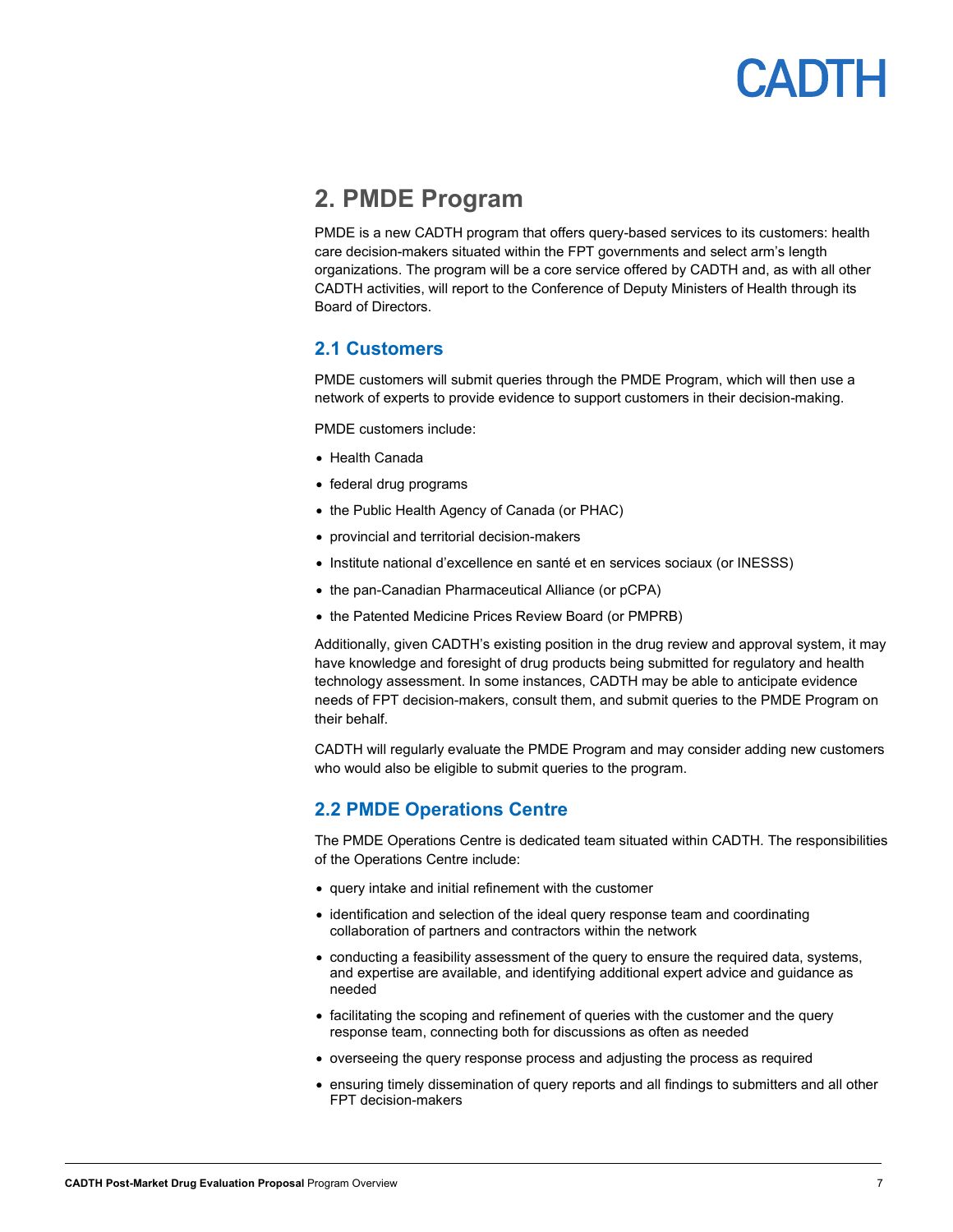• facilitating connections to additional support, including CIHR's Strategy for Patient Oriented Research and Health Data Research Network, and CADTH's in-house expertise such as its patient engagement, Implementation Support and Knowledge Mobilization (ISKM), Real-World Evidence, Scientific Advice, and Pharmaceutical Review teams.

The PMDE Operations Centre will not generate evidence itself to support queries, nor will it access or hold data. It will act as a hub, connecting people and processes, and will work collaboratively to maximize the efficiency of the network, including, for example, working with health partners to identify and access relevant evidence.

#### 2.2.1 CADTH PMDE Operations Team

The CADTH PMDE team is led by the director and together this team is responsible for the design and implementation of the program, conducting feasibility assessments, managing the scoping and refinement of incoming queries, providing oversight of the network and its partners and collaborators, and reporting on the network's performance and outputs. The team members will be an important point of connection with CADTH's many programs, services, and people.

During the transition period, additional resources will be added to the team to ensure operational readiness before launch and full capacity at the time of launch in September 2022.

#### 2.2.2 PMDE Advisory Panel

The PMDE Advisory Panel is a multi-disciplinary group that will provide advice regarding the PMDE Program, such as guidance and interpretation of pharmaceutical trends and impacts on the PMDE Program, including current and emerging methods; identification of specialized expertise to fill methodological or subject matter gaps; and assisting with the assessment of proposed responses to complex, likely atypical, types of queries.

The membership of the Advisory Panel will include decision-makers, senior applied researchers, methodologists and/or analysts, patients and/or caregivers, and PMDE Operations Centre staff. Its size and composition will reflect the program's commitment to be nimble, to be operationally responsive to changes in the pharmaceutical environment, and to position CADTH to enable future-ready health care by responding to the evidence needs of decision-makers. PMDE Core Network Partners and contractors will be invited as needed to discuss queries.

For more information on the Advisory Panel, refer to the *PMDE Advisory Panel Terms of Reference* (available March 2022).

#### <span id="page-7-0"></span>**2.3 PMDE Network**

The network will consist of both Core Network Partners and Standing Offer (SO) Contractors. These will be identified and selected through a Request for Proposal (RFP) to create a robust and complementary group of teams and experts who bring diverse methodological expertise, data management capabilities, and both willingness and capacity to work within the parameters of the PMDE Program. Core Network Partners will be selected through a competitive process that will include review of proposals by an ad hoc review panel. For more information on eligibility and the process for submitting proposals for a PMDE Core Network Grant or SO Contract, refer to the *PMDE RFP document* (available for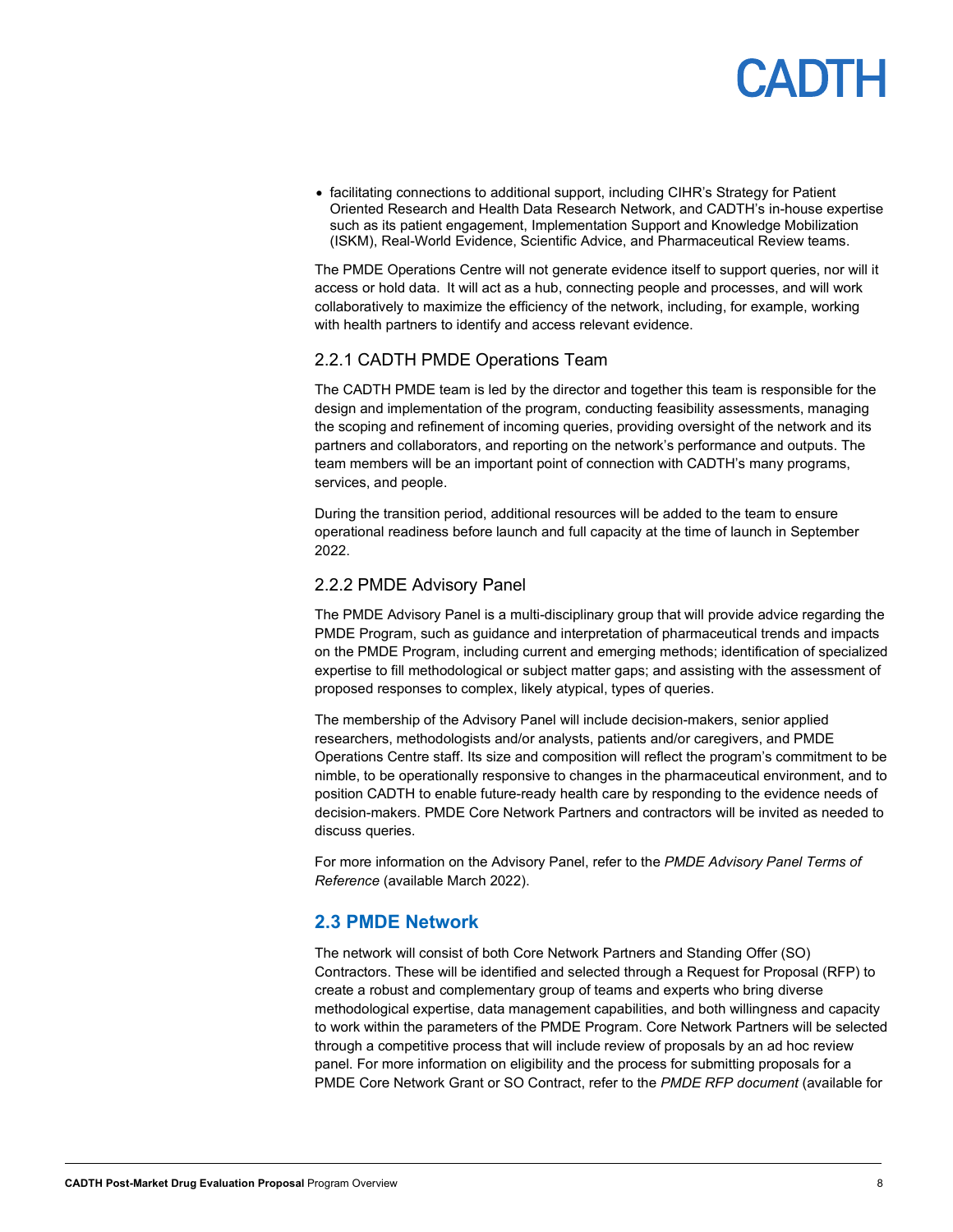

grants on February 1, 2022, and for SO Contractors on March 1, 2022). All unsuccessful applicants will be eligible to resubmit in subsequent RFPs.

#### 2.3.1 Core Network Partners and Standing Offer Contractors

Researchers, data analysts, methodologists, and other experts interested in PMDE and wanting to become a Core Network Partner or SO Contractor for the PMDE network will be required to submit a proposal. The proposals received will be reviewed by an ad hoc selection panel.

Applicants to the PMDE Program may apply as either:

- a Core Network Partner
- an SO Contractor

**Core Network Partners** are teams of applied researchers, methodologists, and/or data analysts who are an established existing or newly created team (see more on expertise in the following section). Core Network Partners will be awarded a 3-year grant and will make up the foundational components of the PMDE network. These teams will be working either individually or collaboratively with other Core Network Partners and/or contractors to use the most appropriate methods and provide evidence to decision-makers. Appropriate teams will be identified by the PMDE Operations Centre to respond to each query, and at times the Operations Centre staff may bring several Core Network Partners together to discuss potential collaboration on a specific query. Core Network Partners will be responsible for ensuring their teams have the capacity and the appropriate methodological expertise to respond to incoming queries throughout the granting period. The number of queries each Core Network Partner will respond to may vary from year to year; however, each grant will identify the minimum requirements, along with the maximum number of queries. If a Core Network Partner has capacity and can respond to additional queries above and beyond the expectations set in the grant agreement, the team may be eligible to receive additional funds in the form of one-time contract(s). Network partner leads (or a designate) will be required to attend PMDE Advisory Panel meetings when the panel is discussing queries for which the network partner is responding to.

**SO Contractors** have specific technical, methodological, or related expertise (generally from the methods described in the following section), and will be awarded 1-year contracts with the potential for up to 2 1-year renewals. SO Contractors will also be part of the PMDE Network and will be kept appraised of incoming queries within their expertise by the PMDE Operations Centre. SO Contracts will draw down available funding in their contract similar to a retainer and will be invited to respond to a minimum number of queries during the contract period. SO Contractors but may be called upon to attend PMDE Advisory Panel meetings to discuss queries they are responding to.

The methodological and content expertise being asked of Core Network Partners and SO Contractors may evolve over time. The PMDE Operations Centre will continually monitor relevant therapeutic trends and innovative methods and seek out experts in those fields. The PMDE Program will also leverage early learnings through CADTH's access to pharmaceutical pipeline trends and clinical development programs to identify new incoming methodologies.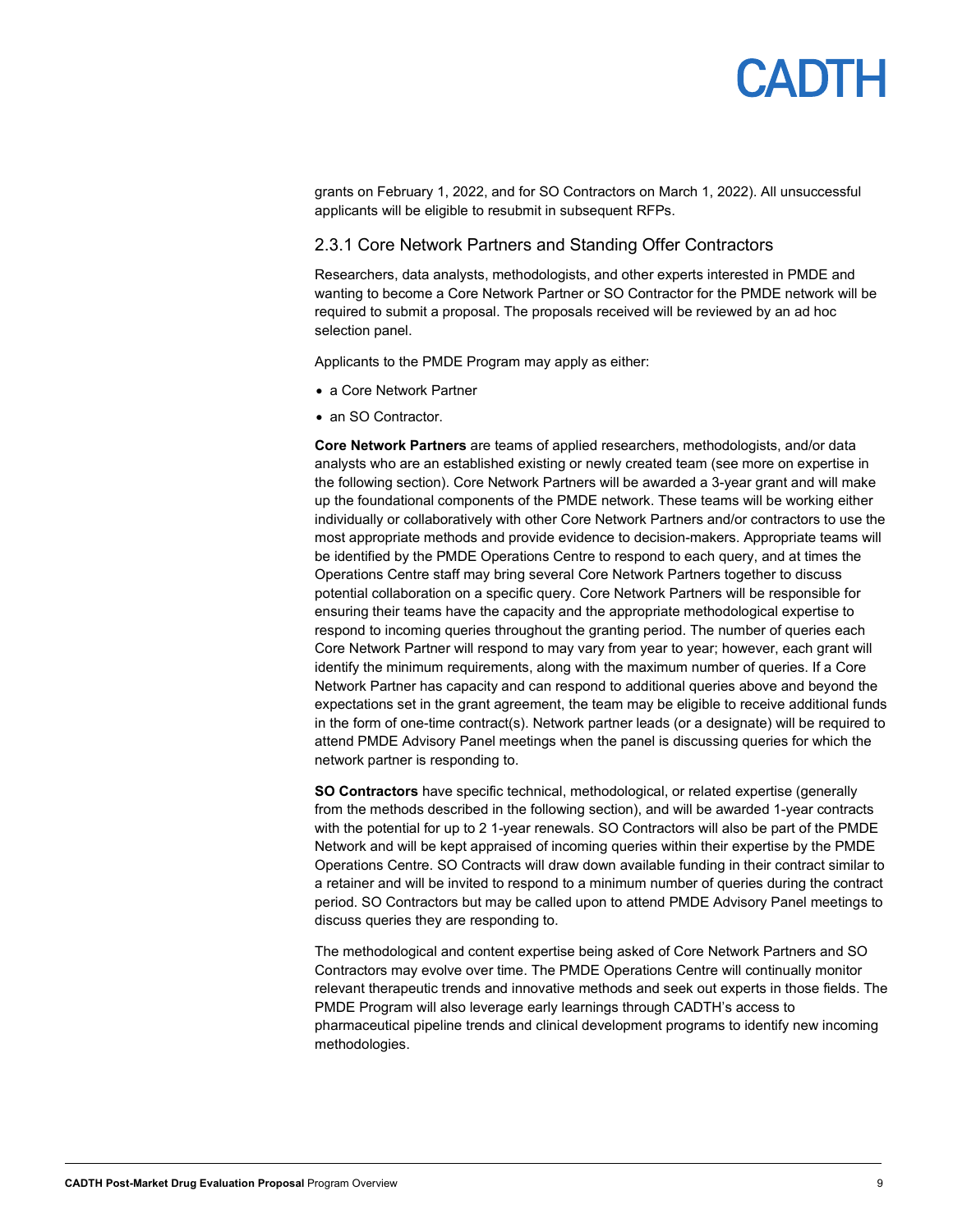As Canada's health system continues to evolve, so does the Core Network Partner methodological expertise required to respond to the needs of decision-makers. Applied research teams should be multi-disciplinary with resources and capacity in conducting rapid analyses and reviews across multiple data sources. Some teams should have the capacity to conduct both meta-analysis and network meta-analysis for safety and effectiveness outcome measures. As formulary management is a priority, expertise in real-world drug safety and effectiveness analyses, and drug utilization and statistical analyses is preferred. There will be continued emphasis on the future needs of the health system and entry of new drugs so there will be need for expertise in establishing and conducting prospective cohort studies of drug safety and effectiveness, and experience in current and novel analytic methods to study these data. Given that the PMDE Program is focused on both safety and effectiveness, capacity and expertise in both areas will be required. Specifically, with respect to effectiveness, teams may be asked to evaluate and validate clinical end points, and to assess and report on broad effectiveness topics. For example, where utilization of a drug is intended to reduce broader health care utilization and/or hospitalizations, teams may be asked to validate whether these system savings and patient experience improvements can be demonstrated in real-world settings. Prospective Core Network Partners will have the opportunity to expand on these topics and propose areas of activity beyond those described in this document that will help the PMDE Program meet its objectives.

No single team is expected to have methodological expertise in all these areas, but collectively, the network will include a varied and rich source of skill and capability to allow both safety and effectiveness queries to be answered in a timely, robust, and scientifically rigorous manner.

For more information on grant and contract duration, refer to the RFP (for grants, available February 1, 2022; for SO Contracts, available March 1, 2022). Partners will be eligible to reapply for funding at the end of their funding cycles when RFPs are launched, and interested potential new partners and contractors are also encouraged to apply.

#### 2.3.2 Ad Hoc Contracts

If complex queries or queries requiring additional expertise outside of the network, the Operations Centre, with input from PMDE Advisory Panel as needed, may elect to retain ad hoc contractors. Also, when evidence demands are high, the Operations Centre may issue additional ad hoc contracts to augment existing network capacity. The program will specifically consider leveraging early career researchers, including those that are granted by CIHR's Health Research Training Grant to continue developing capacity in the post-market evaluation space. The ad hoc contractors needed will be identified from the network of applied researchers, methodologists, and analysts established by CADTH, as well as those referenced by the Core Network Partners.

Ad hoc contractors are encouraged to consider responding to future RFPs for Core Network Partners or SO Contractors as they continue to gain experience and familiarity, and interest in the PMDE network.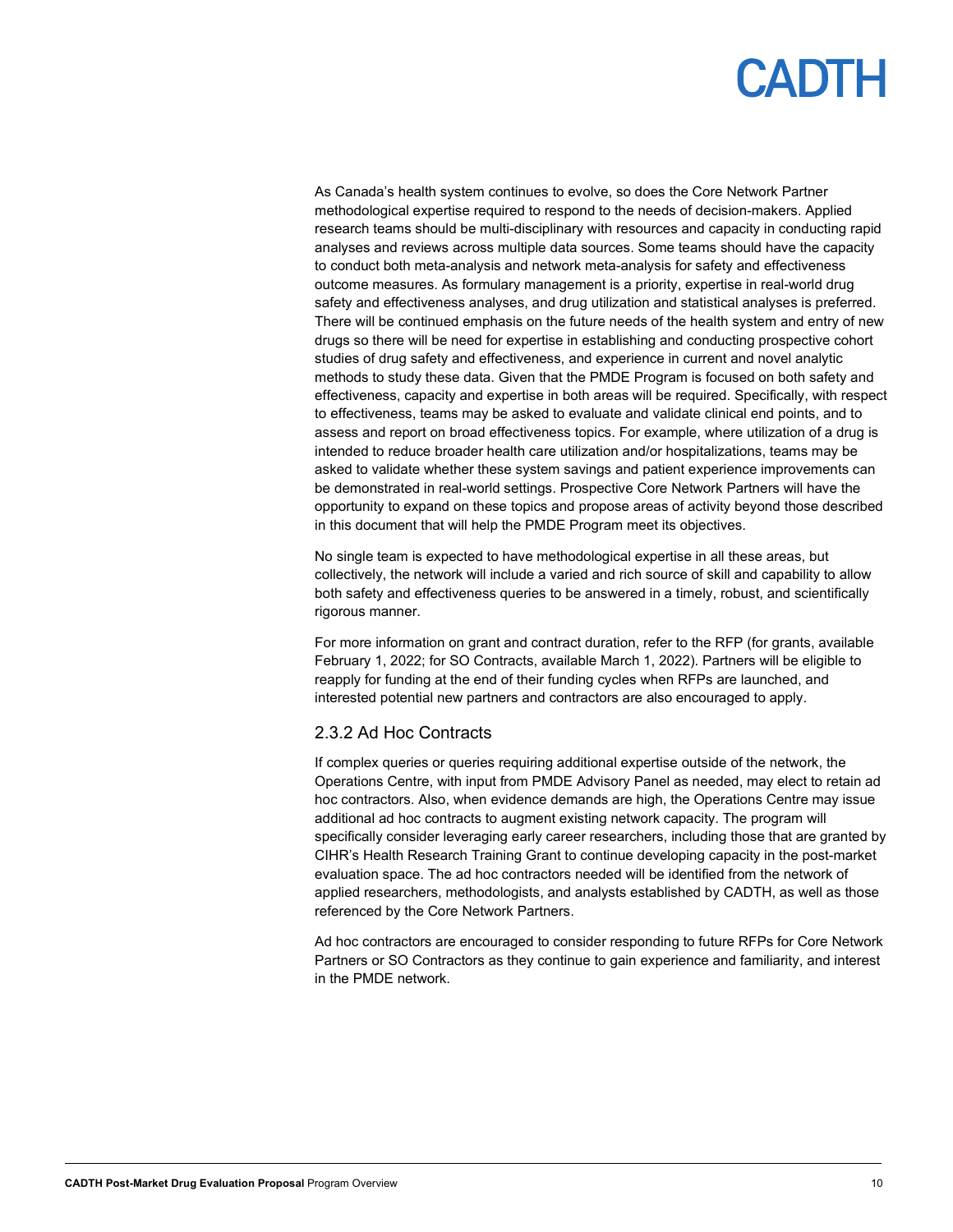

**2.4 Network Structure**

### **Figure 1: Post-Marketing Drug Evaluation Network Structure**

<span id="page-10-0"></span>

<span id="page-10-1"></span>INESSS = Institute national d'excellence en santé et en services sociaux; pCPA = pan-Canadian Pharmaceutical Alliance; PMDE = Post-Market Drug Evaluation; PMRB = Patented Medicine Prices Review Board.

### **2.5 Partnerships and Collaboration**

With support from the PMDE Operations Centre, the Core Network Partners and contractors will be encouraged to leverage existing pan-Canadian relationships and other Canadian data and real-world evidence organizations. The PMDE Program within CADTH will work to become a coordination hub that identifies data needs for queries coming from decisionmakers and collaborates with groups aware of data sources (e.g., Health Data Research Network Canada) and those that hold data (e.g., Canadian Institute for Health Information, Statistics Canada, research groups, PMDE network teams).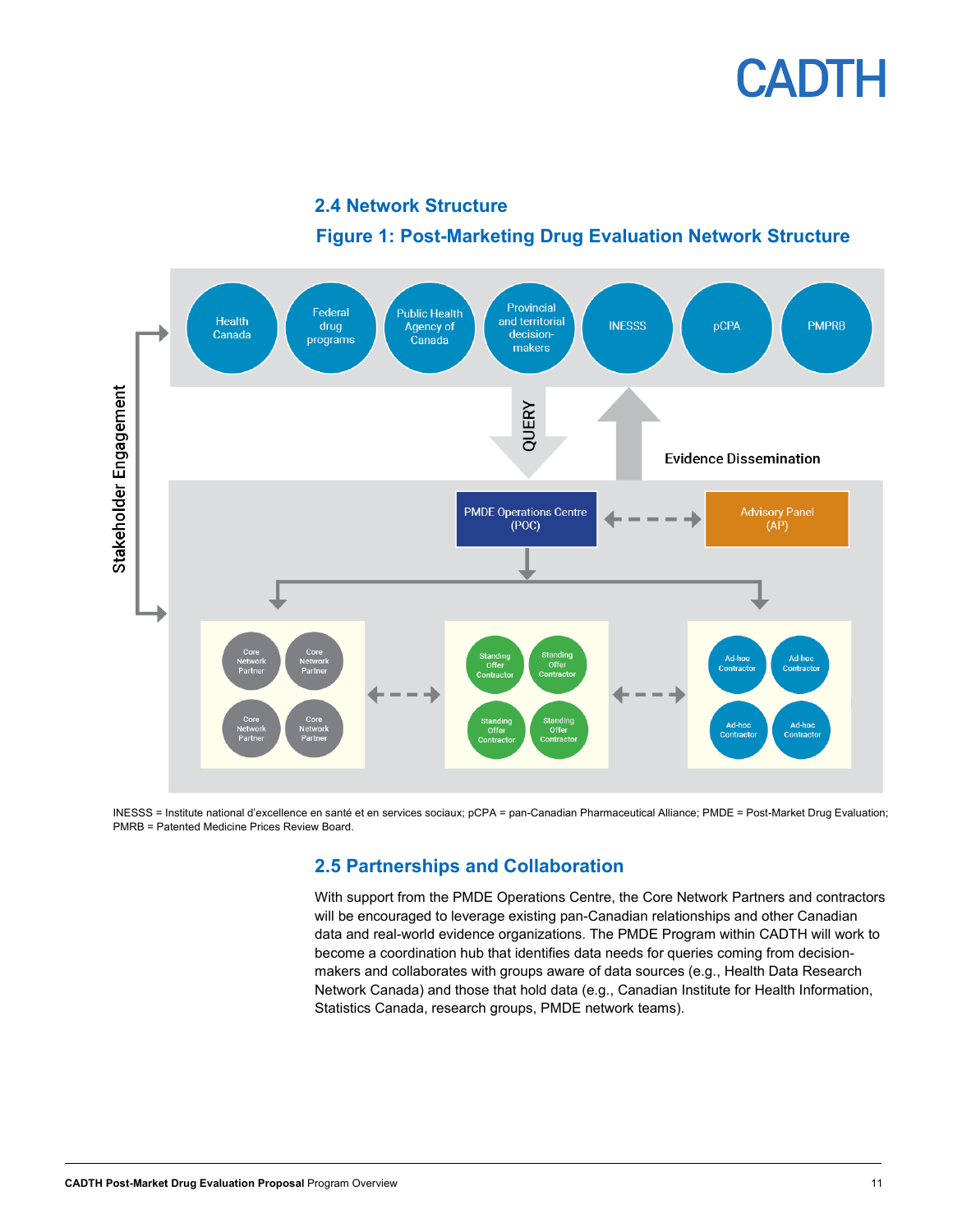### **ANTH**

Data partners will facilitate access to data and improve connectivity to data networks. Data partners may include:

- the Canadian Institute for Health Information
- Statistics Canada
- the Health Data Research Network Canada
- provincially funded research groups.

Other partnerships that may bring additional expertise and perspective may include:

- Institute national d'excellence en santé et en services sociaux
- clinicians and clinical societies or networks
- patient, caregiver, or community organizations
- other relevant partners and collaborators.

The PMDE Program strives to leverage CADTH's existing relationships with pan-Canadian Health Organizations (PCHOs), when possible, to improve the efficiency of existing data resources and capabilities. CADTH's reach within this network of PCHOs will also extend the range and potential uptake for dissemination of findings produced by the PMDE network. Many decision-makers within the health care system will have similar policy issue priorities and improved access to evidence between PCHOs will benefit many.

The PMDE Network Partners and SO Contractors should also strive to engage with CIHR's Health Research Training Grant Program and its grantees to continue building capacity in PMDE and developing early career researchers and analysts. Additionally, the PMDE network and [CIHR's Health Research Training Platform \(HRTP\) program](https://cihr-irsc.gc.ca/e/52278.html) will meet at the annual PMDE meeting, held in conjunction with the CADTH Symposium, to discuss emerging trends, methods, or other related issues within the pharmaceutical sector.

Where possible, collaboration between the network and industry (pharmaceutical and private insurers) will be encouraged to allow for more coordinated generation and dissemination of PMDE used to inform reimbursement, reassessment, and decision-making.

#### 2.5.1 International Partnerships and Collaborations

When appropriate, PMDE work may benefit from leveraging international relationships. International partnerships and collaborations may expand data access, methodological expertise, and so forth. International partners may include, but are not limited to:

- [ENCePP,](https://www.encepp.eu/) the European Network of Centres for Pharmacoepidemiology and Pharmacovigilance, in France
- the [SIGMA Consortium](https://sigmaconsortium.eu/) in Europe
- [Sentinel](https://www.sentinelinitiative.org/) in the US
- [OHDSI,](https://www.ohdsi.org/) Observational Health Data Sciences and Informatics, in the US.

International collaborators are not eligible to receive funding from the PMDE Program and any collaborative activities will follow the terms and conditions outlined by Health Canada and CADTH.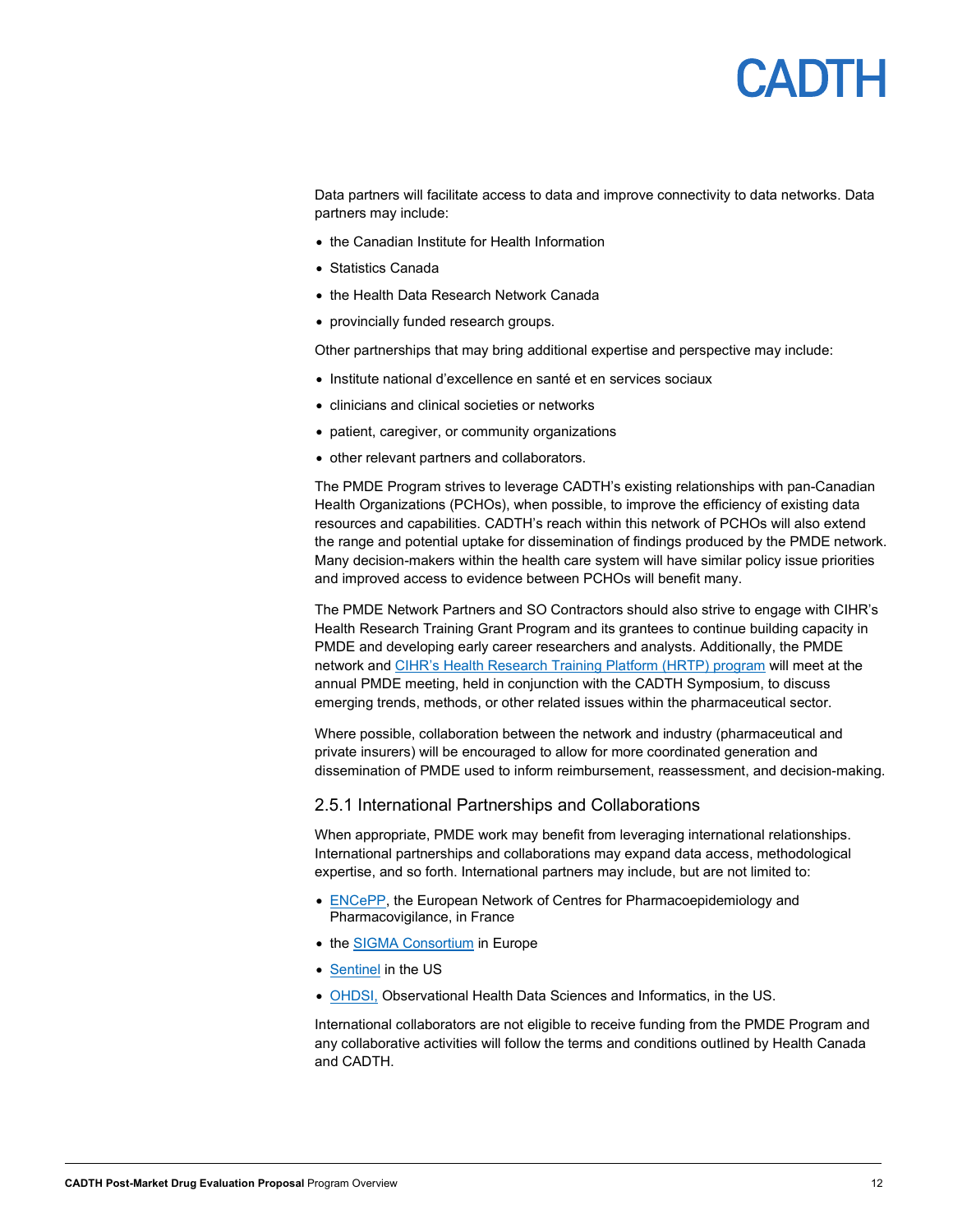### <span id="page-12-0"></span>**2.6 Stakeholder Engagement**

#### 2.6.1 Patient and Caregiver Engagement

As CADTH is dedicated to including the patient lived experience in its work, Core Network Partners and SO Contractors will be asked to indicate their experience and ability to engage patient and/or caregiver participation in requests routinely and/or as needed. Examples may include patients on project steering committees and working groups, as members of research teams providing expert review or consultation, or as knowledge brokers, providing insights on and connections with specific, affected communities. Patients might be involved in identifying research questions, outcomes of relevance, analyses of findings, report reviews, and as conference co-presenters. Teams may also incorporate existing evidence regarding the patient experience on a specific issue related to a query, or consider patient priorities as identified by patient-facing organizations. For additional insights into CADTH's approach to patient engagement, please refer to the [patient engagement framework.](https://www.cadth.ca/cadth-framework-patient-engagement-health-technology-assessment) Integrating relevant guidance from other organizations — including, notably, CIHR's Strategy for Patient Oriented Research — is recommended.

The PMDE Operations Centre and CADTH's existing patient engagement team are available to the network to support and facilitate patient engagement throughout the query process. The PMDE Program acknowledges that some urgent rapid queries may not allow sufficient time to engage with patients; however, the program will strive for a centralized process of patient engagement activities for queries with longer timelines.

Additionally, the PMDE Advisory Panel membership includes patient and/or caregiver members who will bring the patients' perspective to the program and specific queries as they are discussed. Patient involvement on PMDE Advisory Panel supports public accountability and transparency and helps ensure that the queries undertaken are relevant to patients concerns. Patient members can champion participant-friendly research networks and grow connections with peer networks and difficult-to-reach patient communities.

#### 2.6.2 Clinician Engagement

Core Network Partners and contractors will also be asked to describe the feasibility of and their ability to engage with clinicians in carrying out query work and also to report back on any specific clinician engagement that occurs in the course of responding to any given query.

The CADTH PMDE team may assist network partners and contractors in leveraging its existing network of clinicians for large or complex queries.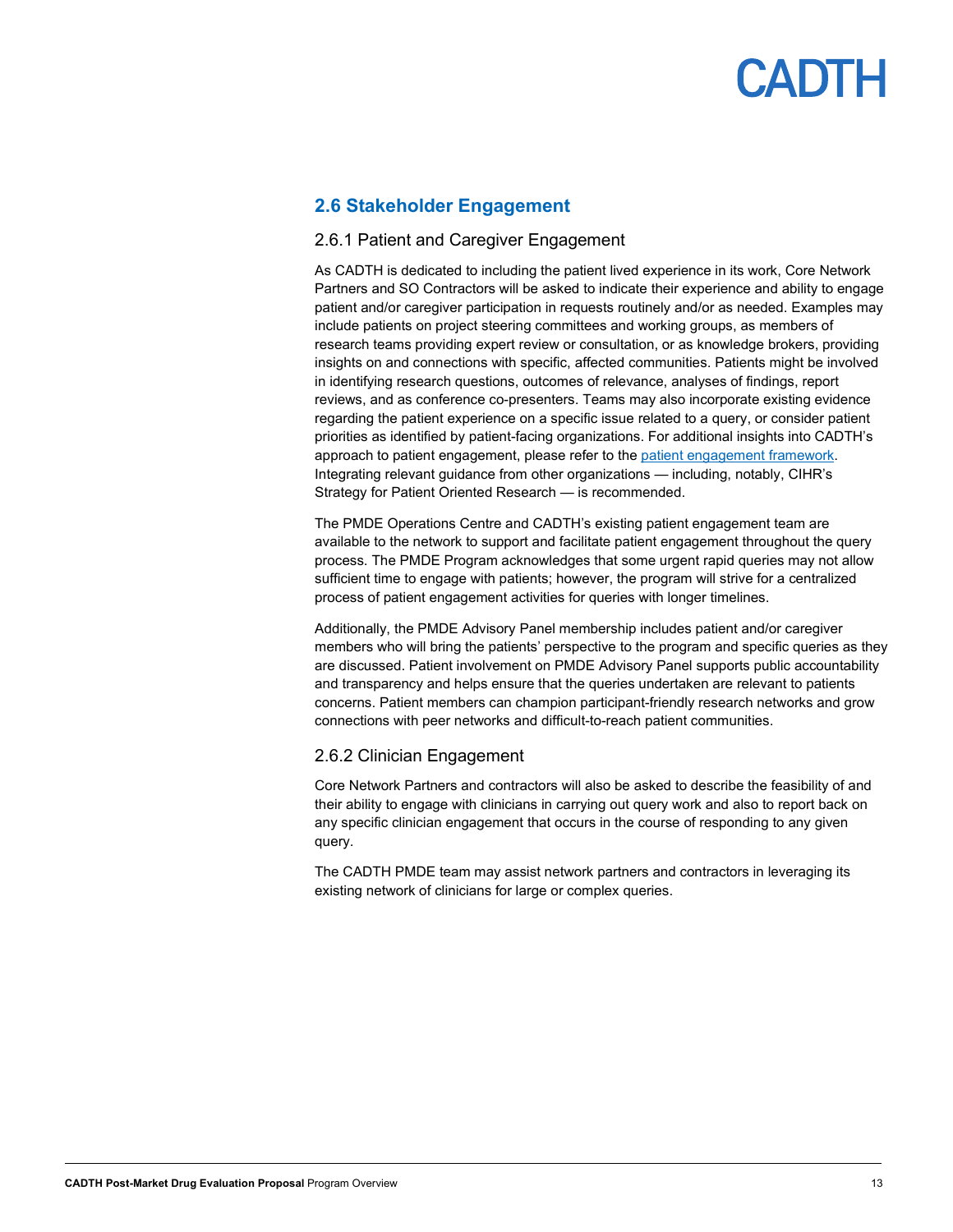### <span id="page-13-0"></span>**3. Queries**

### <span id="page-13-1"></span>**3.1 Prioritization**

The Operations Centre will maintain a dynamic list of priorities based on FPT requests identified through CADTH's ISKM function, its various committees, and its Horizon Scanning program, reflective of novel therapeutics and disruptive technologies, new methods, and evolving pharmaceutical needs (see [Appendix A f](#page-23-1)or more information). These priorities will be conveyed to the PMDE network and will allow for proactive approaches and inform prioritization of queries if the volume of queries is beyond the capacity of the network at any given time.

In addition, PMDE will leverage CADTH's existing position in the health care system and its relationships with Health Canada to work toward a more systematic approach to signalling potential safety and effectiveness issues flagged at the time of issuing a Notice of Compliance or reassessing Notice of Compliances with conditions to inform proactive shortor long-term queries. Collaborative relationships with pharmaceutical manufacturers will also inform the network of incoming therapeutics, methodologies, and potential health policy priorities.

To respond to decision-making needs throughout the drug life cycle, the PMDE Operations Centre will collaborate with FPT partners and the pan-Canadian Pharmaceutical Alliance to facilitate bringing forward relevant queries. The FPTs may benefit from both reactive and proactive queries as they relate to more urgent developing policy issues, as well as more strategic, proactive queries to improve formulary management. Decision-makers, either individually or collectively, may benefit from more rapid analysis to support reimbursement conditions and/or decisions, and may also look to longer-term queries as one of the potential sources of evidence used to support their actions.

In the early stages of the program, a prioritization process will be developed and conveyed to the network and to health partners, including decision-makers, with their prior input and guidance. Prioritization will be employed to effectively manage incoming queries and the capacity of the network. CADTH will aim to balance the volume of rapid requests and larger systemic requests to ensure that the most relevant topics can be addressed.

<span id="page-13-2"></span>The program will also strive to achieve a balance between queries that are primarily focused on safety and those that are focused on effectiveness. Ultimately, the balance will be dictated by the needs of decision-makers and may be adjusted in response to prioritized needs as they arise, particularly when it comes to safety issues that require timely action.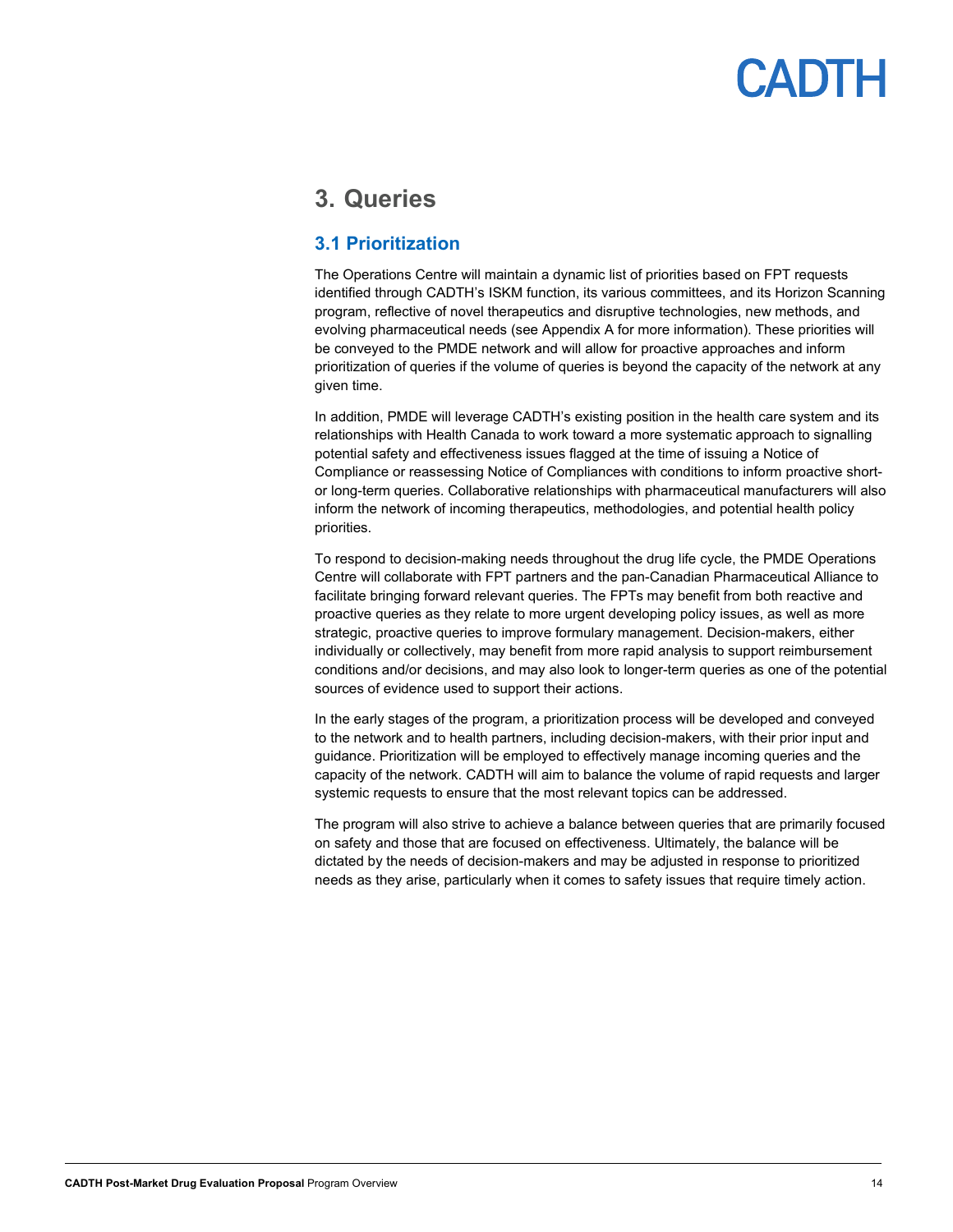# **ANTE**

#### **3.2 Process**

The query process can be summarized by the following steps (as displayed in [Figure 2\)](#page-16-1):

- 1. **Query submission** ― Decision-makers will be able to submit queries through the CADTH website. Queries may also come through ongoing dialogue within CADTH committees or through the ISKM network. (PMDE customers are listed i[n Section](#page-6-3) 2.1.) The PMDE Operations Centre will acknowledge and confirm receipt of queries within 2 working days.
- 2. **Feasibility assessment** ― The PMDE Operations Centre will initiate a feasibility assessment and identify the appropriate network team(s) of applied researchers, methodologists, and data analysts, as well as access to the required data or potential data gaps.

For complex queries, the Operations Centre may call upon an assessment team with methodological, applied research, and health policy expertise for additional input.

3. **Assembling the query response team** ― The Operations Centre will identify a fit-forpurpose network response team for the submitted query. All decisions will be communicated across the PMDE network before calling a meeting of the selected and willing members of the response team, and before work begins to issue contract(s), if needed.

As the PMDE Program will focus on collaboration, the ideal research team for any given query may be a combination of Core Network Partners and contractors. Individuals and teams will be selected and connected through the Operations Centre to make up a query-specific team based on methodological expertise and data needs. All deliverables and specific accountabilities will be established at the preliminary meeting of the query response team.

The identified query response team will be given access to a shared folder in CADTH's SharePoint to facilitate sharing of information, templates, reports, and so forth.

- 4. **Scoping and refinement** ― The PMDE Operations Centre will oversee a scoping and refinement process to ensure there is consensus among the query response team and the customer(s) on the following elements:
	- research question(s)
	- intended use of the evidence product
	- timelines, including the query submitters required deadline for the evidence product
	- scope of work
	- capacity of the responding team
	- type of evidence package required
	- research ethics board approval (where needed)
	- confidentiality requirements and level of transparency
	- dissemination and communication plans, and any other relevant information
	- potential follow-up queries
	- publishing.

Additionally, the responding team will be required to submit a query protocol (Deliverable 1), which will be shared with the query submitter before commencing the following step.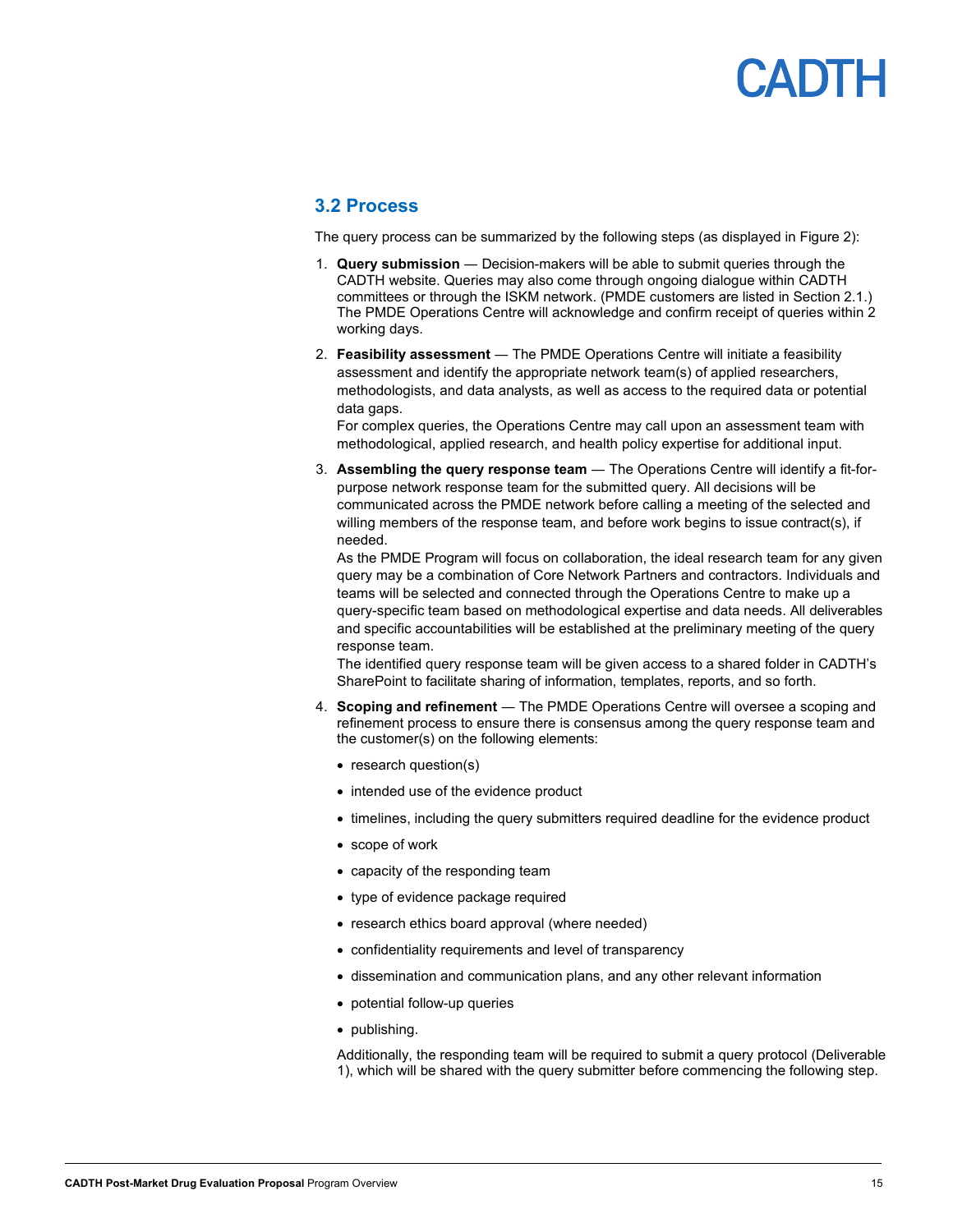# **ANTE**

5. **Evidence generation and analysis** ― The responding team will generate evidence and analyze existing evidence with the objective to support the decision-making process. The Operations Centre will track progress regularly throughout this stage to ensure query outputs are on schedule. Query submitters will be provided regular updates throughout this step, including sharing of preliminary findings, when possible.

Deliverables may include:

- Deliverable 2: Statistical analysis plan to the data partner (if external)
- Deliverable 3: Statistical analysis report, from the responding team or data partner
- Deliverable 4: Study report prepared by the responding team (and the data partner, if engaged)
- 6. **Report Findings** ― The responding team will submit a study report to the PMDE team, using PMDE product templates for the various product types. The PMDE Operations Centre will then review and submit the report to the query submitter. Post-query meetings may be held to discuss the submitter's needs in terms of follow-up queries, knowledge dissemination, and so forth.

With agreement from the query submitter and at CADTH's discretion, PMDE will share reports with other FPT decision-makers.

**6.1 Subsequent queries** ― At the time of reporting, should additional queries emerge, the PMDE team will work with the responding team and determine if additional resources are needed to respond to the subsequent query. Each new query would be subject to the same feasibility assessment and scoping and refinement process. If found to be necessary, documentation will reflect these considerations to ensure the responding team, Operations team, and query submitter are clear with regards to expectations.

7. **Knowledge dissemination** ― Once a report is prepared and validated by the PMDE Operations Centre, the Operations Centre will submit it to the customer and coordinate any follow-up discussions or actions with the query response team, including further dissemination to decision-makers to support decision-making or generation of knowledge translation tools by CADTH's ISKM team. Upon completion of the query report, network partners and contractors are encouraged to publish in peer-reviewed journals and conference proceedings. (For more information, refer t[o Section 3.4.\)](#page-17-1)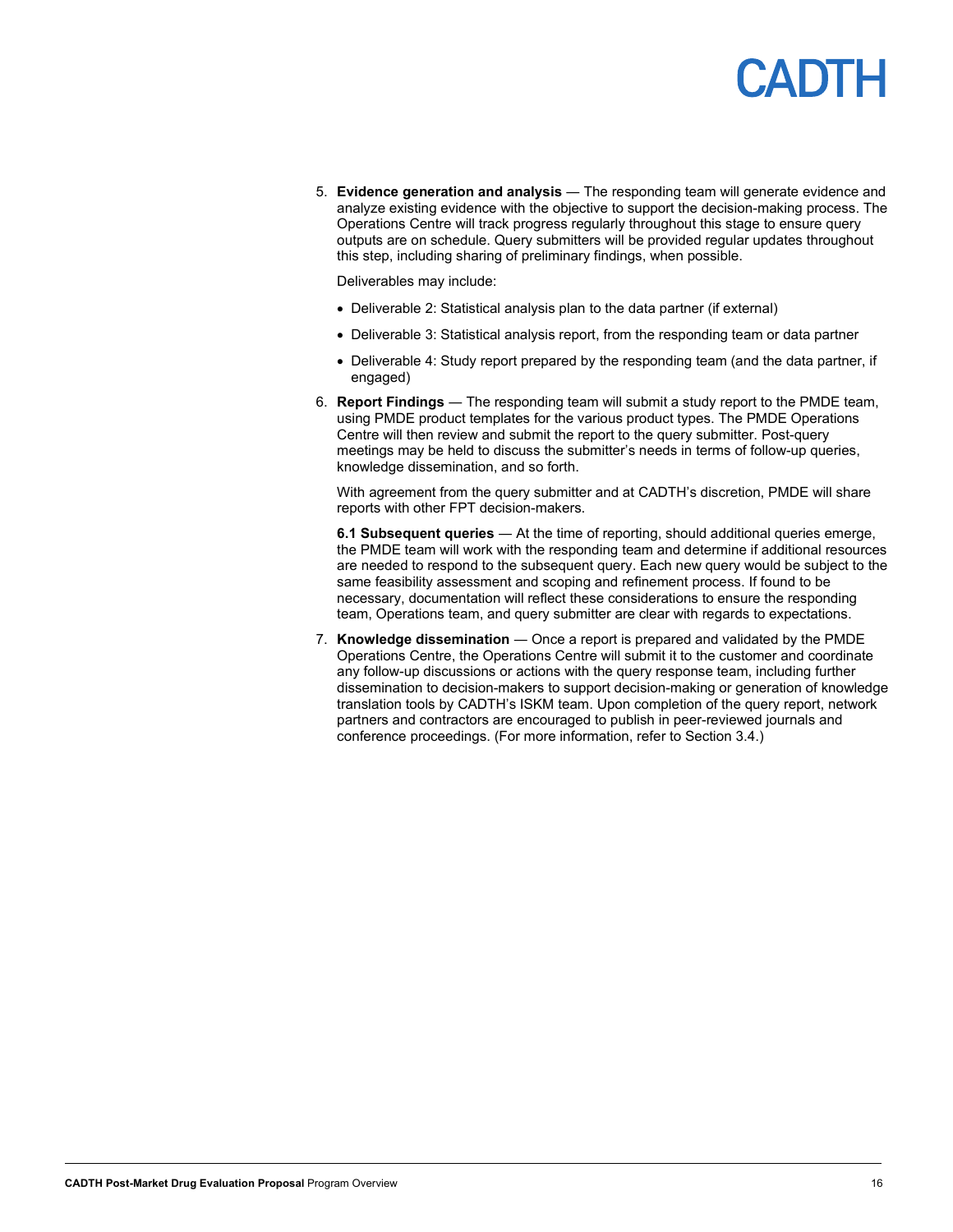### <span id="page-16-1"></span>**Figure 2: Post-Marketing Drug Evaluation Network Structure Query Process**



#### <span id="page-16-0"></span>**3.3 Data Management**

The PMDE Program is dedicated to fostering a collaborative network focused on ensuring that decision-makers have access to the appropriate information required to make evidenceinformed decisions in a timely manner.

As CADTH is not a data holder but acknowledges that data access is a critical success factor in meeting the PMDE Program objectives, the PMDE Operation Centre's mandate will be to support and coordinate the needs of the network by leveraging its relationships with data partners, as well as the data that network researchers bring to it.

Data access management, retention, and sharing will primarily be the responsibility of the network partners and they will be requested to clearly describe their data management plans when responding to the RFP, while upholding any privacy requirements that they must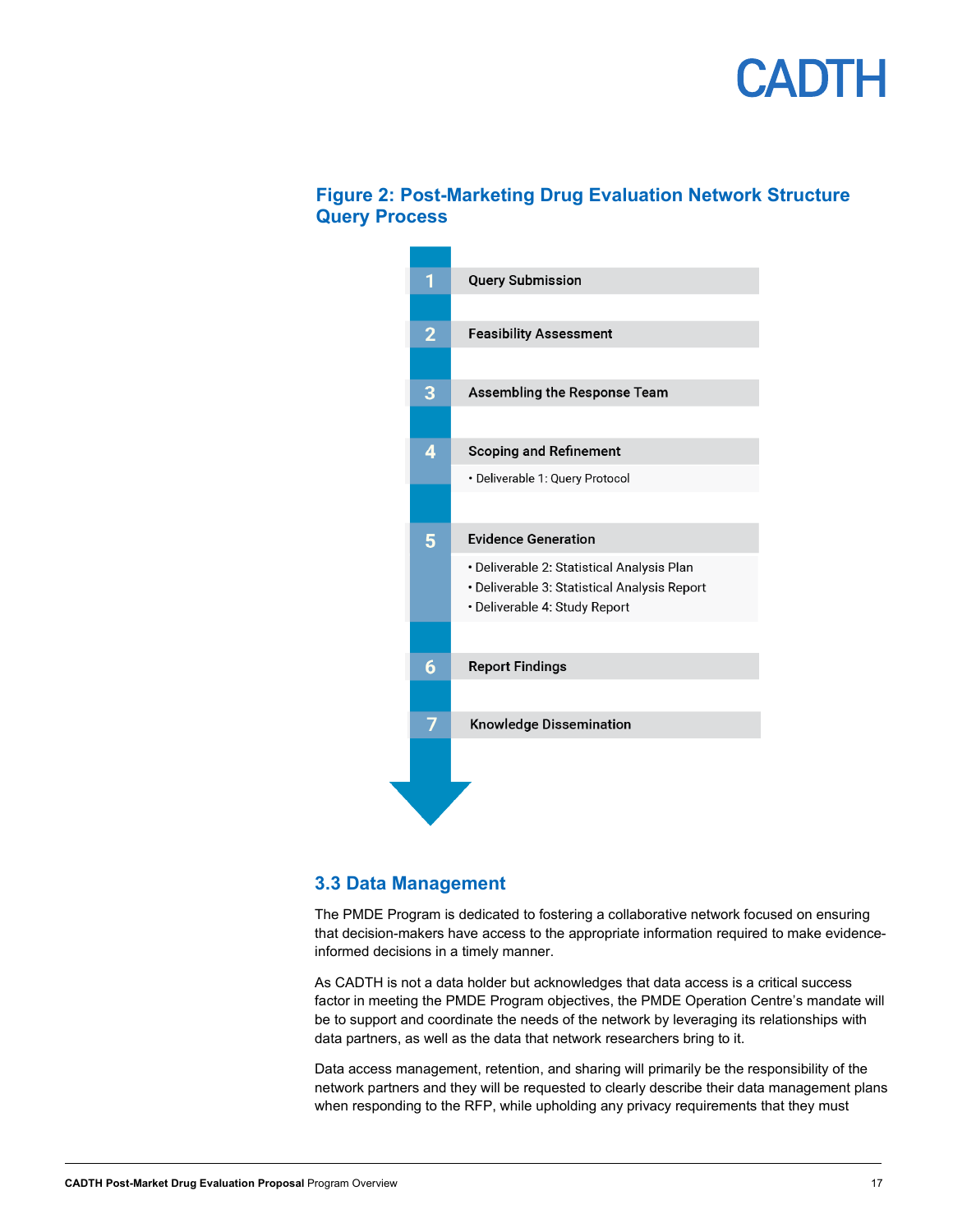<span id="page-17-1"></span>adhere to. The PMDE network strives to have open access to data but acknowledges that pre-existing privacy barriers may sometimes limit sharing of data. Core Network Partners and contractors shall act in a collaborative manner and will work toward providing access to data for other network partners for the purposes of responding to queries, when possible. The PMDE Operations Centre should be given insight into monitoring and progress of any data collection related to any given query. Data should be retained after query submission to ensure that any follow-up evidence or additional queries can make use of this data. The PMDE team will work collaboratively with the applied research teams and contractors across the entire network to ensure that quality standards and outcomes captured are consistent and harmonized.

While CADTH is not a data holder, nor is it envisioned to become a data holder, it will continue to stay informed of data management and support the alignment work being undertaken toward a pan-Canadian health data strategy.

### <span id="page-17-0"></span>**3.4 Further Dissemination of Findings**

The PMDE Program is focused on the needs of the decision-maker and will prioritize query reports and the dissemination of query findings to decision-makers as quickly as possible. Reports must be submitted by the agreed-upon deadline and will be written with customer needs at the forefront, using decision-maker–appropriate language. The Operations Centre will offer templated query protocol, statistical analysis plan, and reports based on the type of query for network researchers to present their findings. While the intent is to always make both the query and query response public through publication or, if warranted, by other means, there may be a delay between sharing the information with decision-makers and making it publicly available, but only under exceptional circumstances. Publishing in an academic journal will not be sufficient justification to delay the public release of findings from a PMDE query.

When appropriate, CADTH will leverage its other programs to offer tools to support the needs of PMDE customers (see [Appendix A\).](#page-23-1) 

Once customers have received a query report, network partners wanting to publish or present their findings through academic channels may do so, and it may be supported in part by funding received by the PMDE Program. Funding for these types of publications will be established with the PMDE Operations Centre. Priority and emphasis will be placed on publicly facing query reports; however, peer-reviewed publications and the sharing of knowledge at scientific conferences and other venues will be supported, when appropriate. These publications will need to follow the *CADTH PMDE Publication Guide* (available March 2022), which will be discussed in the scoping and refinement stages; they may also be revisited after submitting a report to the customers.

Network-applied researchers, methodologists, and data analysts may wish to publish in the CADTH's journal, the *Canadian Journal of Health Technologies*, to expedite its dissemination and for a more integrated approach.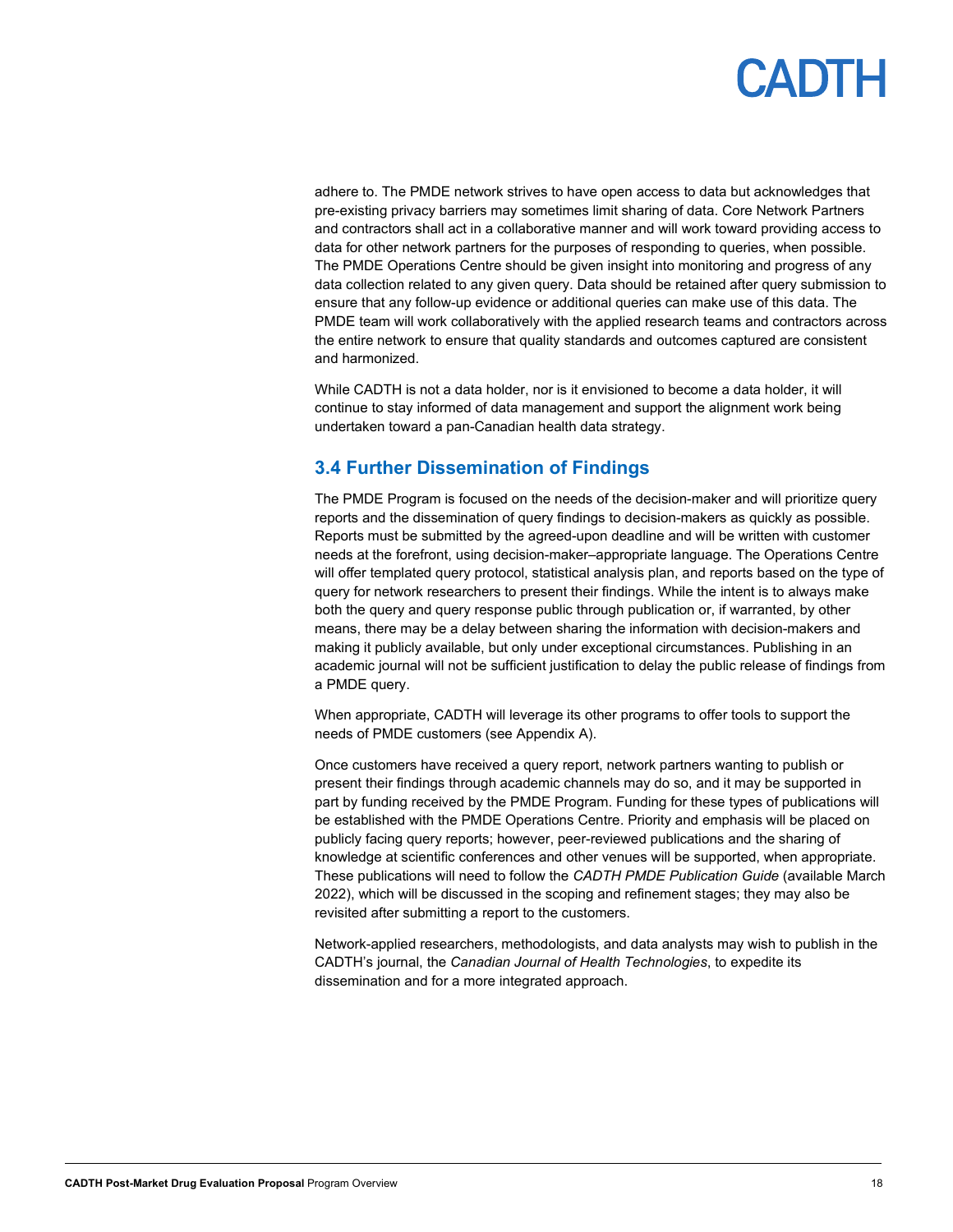### <span id="page-18-0"></span>**4. Funding Model**

To ensure a solid network foundation that is both responsive and dynamic, funding through the PMDE Program will be allocated, as follows:

- 65% to its network partners through grants
- 35% through contracts (70% to SO contractors; 30% to ad hoc contractors).

This allocation takes into consideration the findings of an independent evaluation of the current DSEN model, which determined that contracts would allow the network to be nimbler in accessing expertise outside of the Core Network Partners, as needed, while also maintaining stability with Core Network Partners. This funding distribution is suggested and may be adjusted based on a future evaluation of the funding model, and contingent on the number of proposals received during the RFP process*.*



#### **Figure 3: Post-Marketing Drug Evaluation Network Funding Model**

PMDE = Post-Market Drug Evaluation.

<span id="page-18-1"></span>All funds will be issued through CADTH. For more information, please refer to the PMDE RFP documents.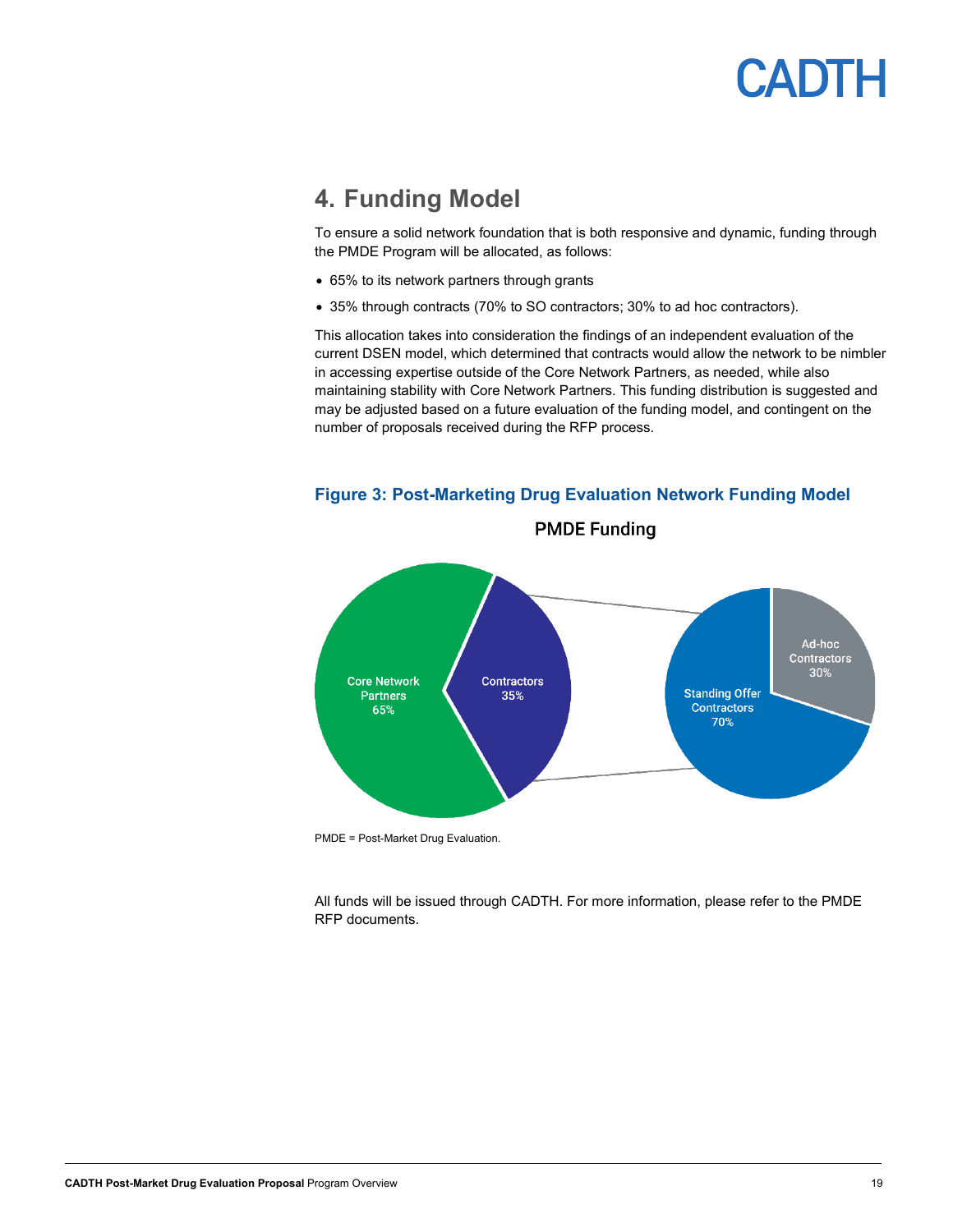

### **4.1 Core Network Partner Funding**

A significant portion (65%) of PMDE funds will be distributed through multi-year grants to Core Network Partners. This funding structure will ensure that Core Network Partners are able to retain analysts, methodologists, and applied researchers and have them at the ready. Funding will also help these partners maintain existing data structures and systems, while simultaneously being responsive to queries, particularly when rapid analysis is needed.

The process by which grants are awarded, and the grantees selected, will be made publicly available.

#### <span id="page-19-0"></span>**4.2 Contracts**

A portion (35%) of PMDE funds will be distributed through contracts. PMDE will offer 2 types of contracts: SO contracts (70% of contract funds) and ad hoc contracts (30% of contract funds) for queries requiring additional expertise or capacity.

The process by which contracts are awarded, and the contractors selected, will be made publicly available.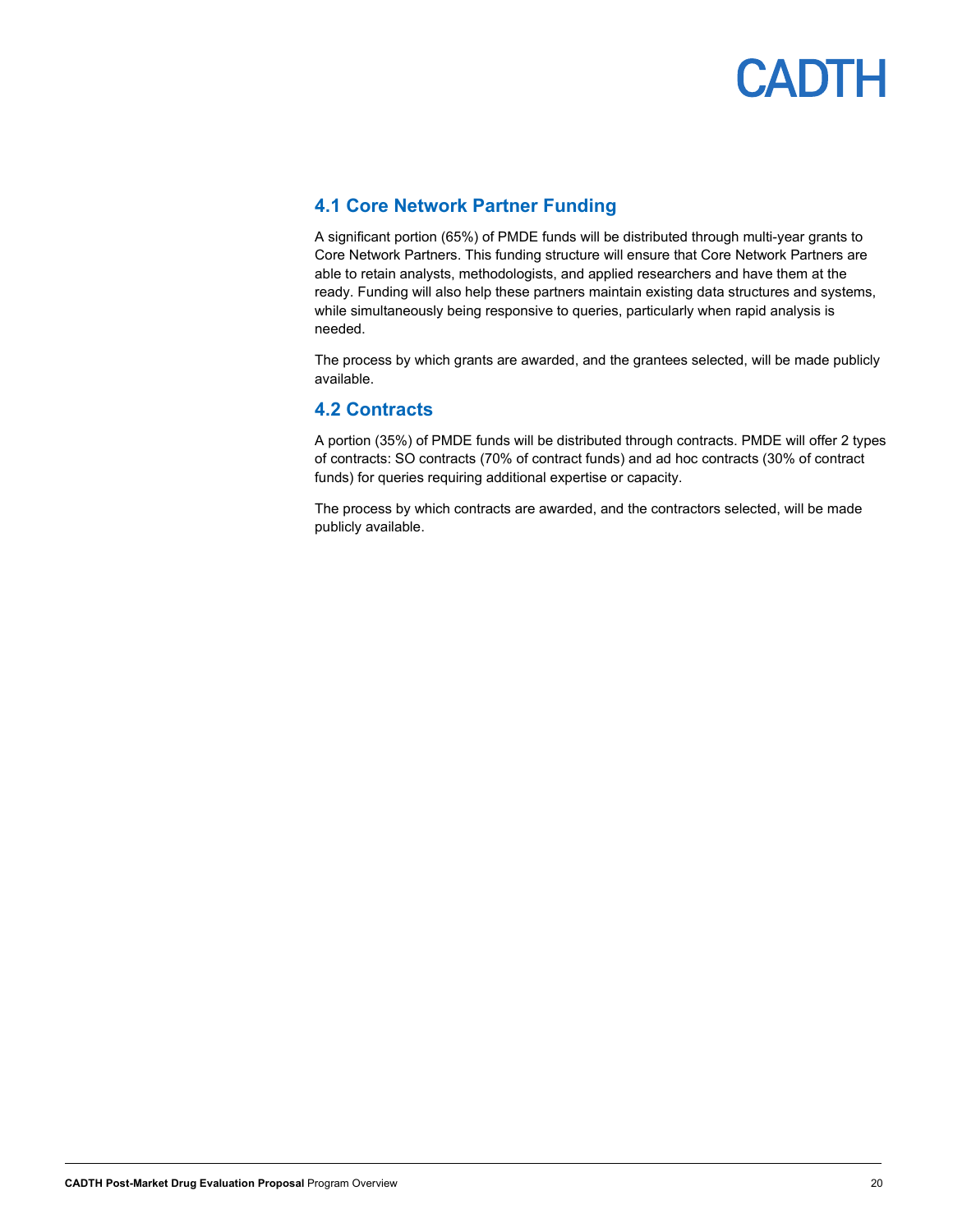### <span id="page-20-0"></span>**5. Network Management**

### <span id="page-20-1"></span>**5.1 Network Communication**

The PMDE Operations Centre will keep the PMDE network informed of new methodological and data needs, other initiatives in the pharmaceutical environment that may impact work, as well as new or evolving priorities. CADTH and its PMDE Operations Centre may also flag potentially disruptive technologies and changes in the drug approval pipeline to ensure that data collection may be designed accordingly. The PMDE team will work to bring teams together into a collaborative environment to catalyze and foster network collaboration and support innovation through the network. The PMDE Operations Centre will work to accomplish this with regular network communication and is planning to conduct annual network meeting in conjunction with the CADTH Symposium where teams can discuss methods, innovation, and ways to improve collaboration.

### <span id="page-20-2"></span>**5.2 Implementation Support and Knowledge Mobilization**

CADTH's ISKM team is embedded in and supports the needs of most provinces and territories, as well as the federal government, and offers a wide range of tailored products and services to support bridging the evidence-to-action gap. The PMDE Program will leverage the experience and expertise of this team, as well as the direct linkages between the decision-makers, to share knowledge across its pan-Canadian customers. The network will continue to use and lead with the knowledge mobilization expertise that it brings and use the dissemination networks at its disposal; however, the CADTH ISKM function may be used as an adjunct or additional resource and can be accessed, as required. The functionality of this knowledge mobilization approach will result in a more comprehensive and strategic dissemination of evidence generated through queries when needed and appropriate.

Knowledge mobilization and implementation-support strategies can be customized to specific queries based on audience identification, context assessment, and input from decision-makers (knowledge users). CADTH's ISKM team can lead or support the development of knowledge mobilization tools (such as plain language summaries, prescribing tools and decision aids, infographics, publications, online resources, and so forth). The team can also provide customized services to create awareness and support the uptake and use of the evidence in health care policy or practice decision-making (such as presentations, webinars, workshops, other mechanisms for convening stakeholders for facilitated discussion of the evidence).

### <span id="page-20-3"></span>**5.3 Reporting and Performance Measurement**

The PMDE Program is a new and integral part of CADTH's overall work and, as such, ultimately reports to CADTH's President and CEO. And as with other areas of CADTH's work, PMDE progress and performance measurement reports will be shared with the CADTH Board of Directors and its funders, as appropriate. While the program will be monitored on an ongoing basis, the progress of the program will be included in CADTH's current reporting system.

To ensure program performance, performance data from each query will be collected to demonstrate the impact of the overall program and to inform future iterations of the program.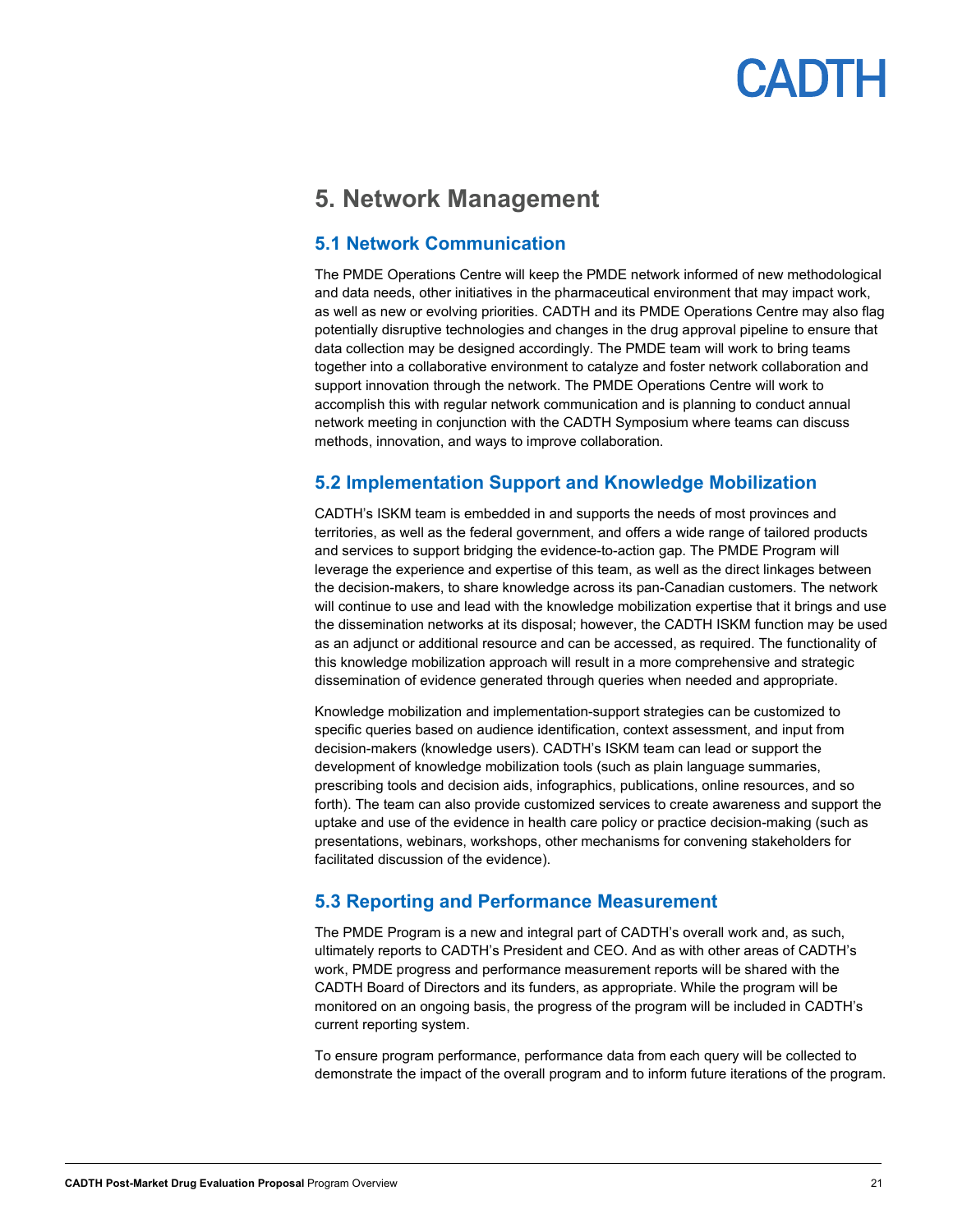The Operations Centre will, at minimum, collect the following quantitative data from its network:

- number of queries completed on time (as established at the time of scoping and refinement), as well as any variance between expected and actual completion timelines
- number of partnerships (names and affiliations of all collaborators to be provided)
- percentage of queries with patient input
- cost of each query by type of query
- cost of accessing data external to the network
- number of queries submitted per fiscal year, per customer
- number of customers referencing a query for decision-making or policy change
- percentage of PMDE reports resulting in demonstrated impact in more than one jurisdiction
- percentage of overhead costs
- number of web visits.

The following qualitative data will be collected through surveys, interviews, and other feedback:

- overall satisfaction of the customer (Did the output meet the customer's needs? Were the findings shared in time? Were the findings decision-grade and relevant to the needs of the decision-maker?)
- reports contributing to a policy change or decision-making (Was the report helpful?)
- feedback and qualitative data on using the PMDE Program and network (Was it easy to use?)
- feedback and suggestions from the research teams and contractors
- success and impact stories.

Core Network Partners and SO contractors will be provided with regular feedback.

At the end of the 3-year funding cycle and at regular intervals thereafter, the program will undergo independent program evaluations.

### <span id="page-21-0"></span>**5.4 Equity, Diversity, and Inclusivity**

PMDE Core Network Partners and contractors are expected to adhere to their institution's equity, diversity, and inclusion principles (or, if none exist, principles from an equivalent Canadian organization) for all aspects of their work ― from hiring to designing query response protocols and reporting results.

#### 5.4.1 Sex- and Gender-Based Analysis Plus

CADTH is committed to performing Sex- and Gender-Based Analysis Plus (SGBA+) as part of its PMDE Program.

Diversity in pre-market research and clinical trials is a well-documented concern. Given the unequal representation of specific populations in research, there may be a considerable gap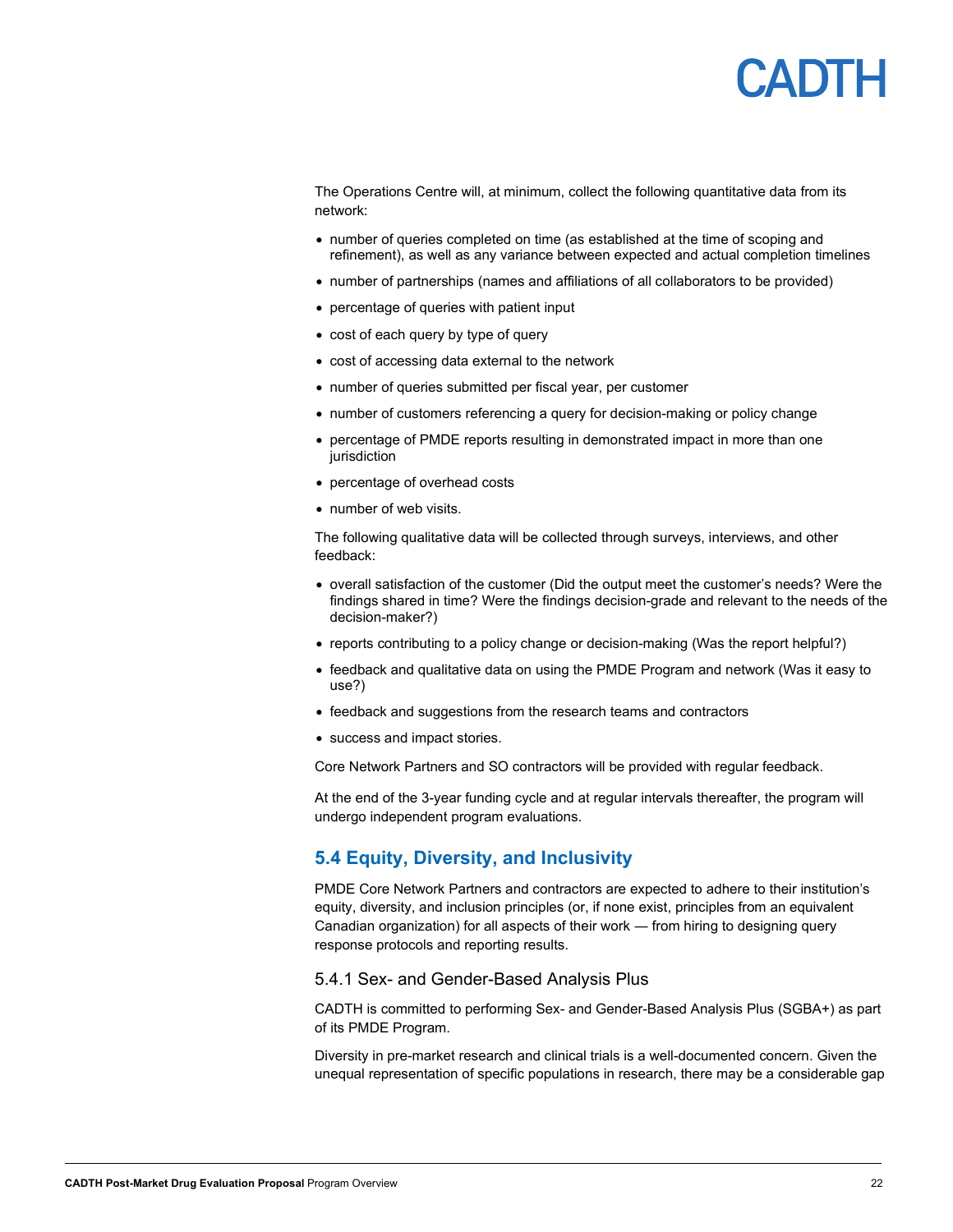

in the full understanding of the safety and effectiveness of new pharmaceuticals products in the real world following market authorization.

PMDE Core Network Partners and contractors will be responsible for collecting and analyzing relevant information to contribute to the overall SGBA+ analysis of the network. Of note, as it pertains to any First Nations, Métis and Inuit data, the PMDE Network is required to adhere to any Indigenous Data Sovereignty protocols. More details will be made available in the reporting templates.

### <span id="page-22-0"></span>**5.5 Transparency and Confidentiality**

The PMDE Program will strive to be transparent and accessible to all its customers. Whereas some data and evidence may be confidential in nature for a period of time, the intent is to ensure that all query outputs and reports are made available as soon as possible. In the event that a customer requests the response be kept confidential, it will be determined at the initiation phase and be conveyed to the responding team in advance of any work.

### <span id="page-22-1"></span>**5.6 Conflict of Interest**

CADTH is a trusted and credible source of evidence and strives to maintain this standard in all its work, including the PMDE Program. Core Network Partners and all contractors are therefore expected to comply fully with CADTH's Conflict of Interest Policy.